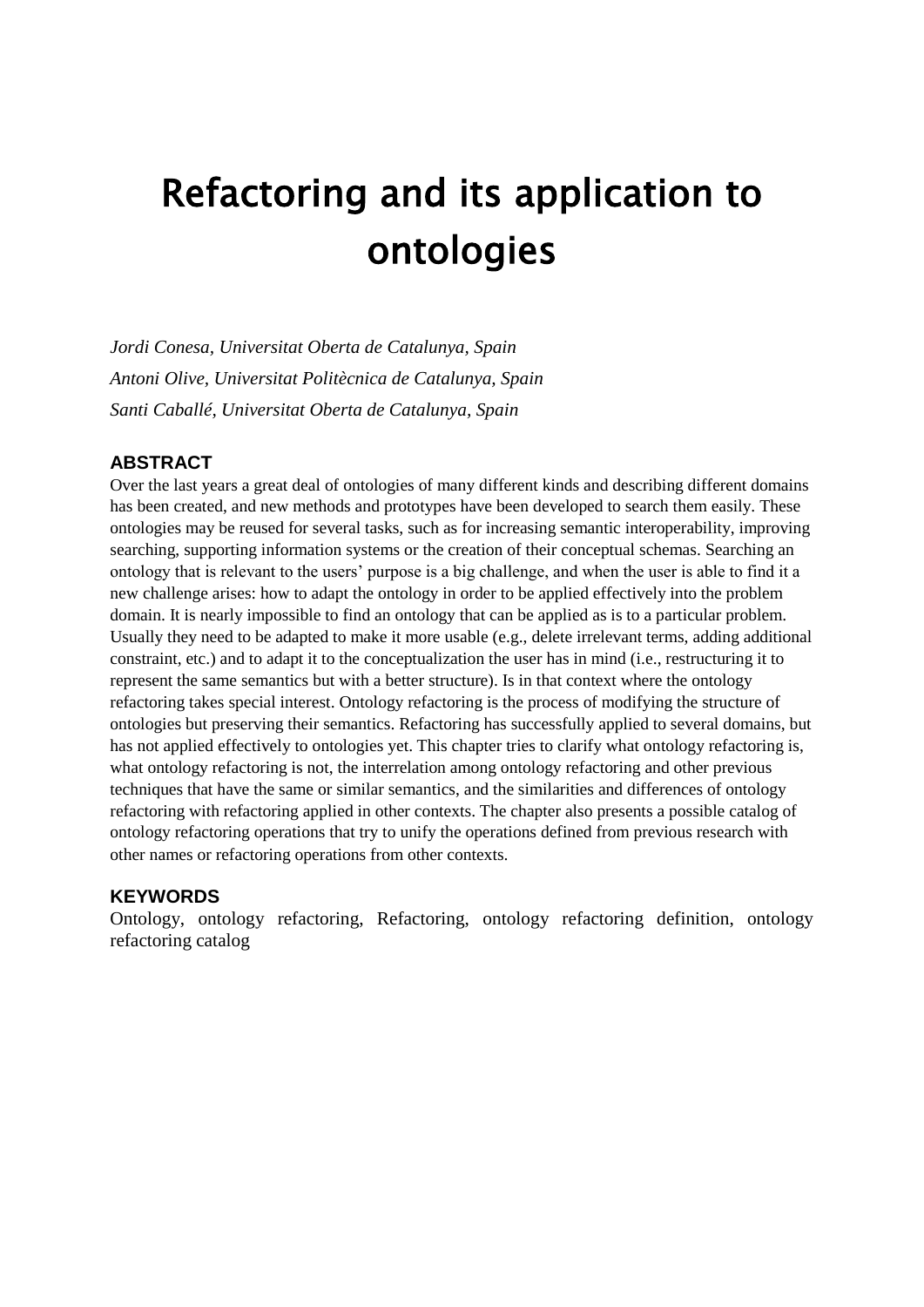# **1 INTRODUCTION**

Lately, lots of ontologies of many different kinds and describing different domains have been created and new methods and tools have been developed to search them easily. Maybe the most prominent of these tools is Swoogle<sup>1</sup>, a web-based ontology search engine that searches over ten thousand available ontologies. Even though the facilities these new search technologies provide, finding an ontology that is relevant to a given purpose is a big challenge. And even, when we are able to find an ontology that is good enough to be reused, a new challenge arises: how to adapt the ontology in order to be applied effectively into the problem domain. It is nearly impossible to find an ontology that can be applied as is to a particular problem. In fact, once found an ontology it needs to be restructured to make it more usable (by deleting irrelevant terms, adding additional constraints…) and to adapt it to the conceptualization the user has in mind (by restructuring it to represent the same semantics but with a better structure) (Conesa J, 2008).

Evolution operations have played an important role in the software engineering field. Some of these operations aim to modify a program or a conceptual schema and can be used to add, modify or delete the functionalities of a system or to improve the quality of the system without modifying its semantics. These operations are called refactoring operations when they are applied to object-oriented artifacts or restructuring operations when applied to other kind of artifacts. Over the last decade, several researchers have attempted to use refactoring operations not only in software but at higher degrees of abstraction (Sunye, Pollet et al., 2001): databases, Unified Modeling Language (UML) models (OMG, 2003), Object Constraint Language (OCL) rules (OMG, 2003), and more shyly in ontologies. But not only refactoring operations allow for modifying the structure of something while keeping its semantics, other technologies propose similar evolution operations that can be considered as refactoring operations, such as some schema evolution operations of, program slicing operations…

Ontology refactoring is the process of modifying the structure of ontologies but preserving their semantics (Conesa J, 2008). Refactoring has successfully applied to several domains (Mens and Tourwe, 2004), but has not applied effectively to ontologies yet. The two main lacks of the application of refactoring to ontologies is the lack of an unambiguous and agreed definition of ontology refactoring and a catalog of the refactoring operations that makes sense for refactoring ontologies. Such agreed catalogs are present within other fields such as software refactoring<sup>2</sup> and database refactoring<sup>3</sup>.

We believe that the refactoring work of other fields, in combination with other techniques such as program restructuring (Griswold and Notkin, 1993) or schema transformation (Batini, Ceri et al., 1992), may be used to successfully define ontology refactoring and identify a catalog of its potential operations within the context of ontologies. Therefore, the goals of this chapter are: 1) to define clearly what a refactoring is, 2) to analyze various techniques for restructuring programs and schemas in order to identify in what cases these techniques or their operations can be useful for ontology refactoring, and 3) to present an exhaustive catalog of ontology refactoring operations that includes, after being adapted, operations from refactoring in other fields (software, databases and UML models mostly) and from other schema transformation techniques.

<sup>&</sup>lt;sup>1</sup> <http://swoogle.umbc.edu/>

<sup>&</sup>lt;sup>2</sup> <http://www.refactoring.com/catalog/index.html>

<sup>&</sup>lt;sup>3</sup> <http://www.agiledata.org/essays/databaseRefactoringCatalog.html>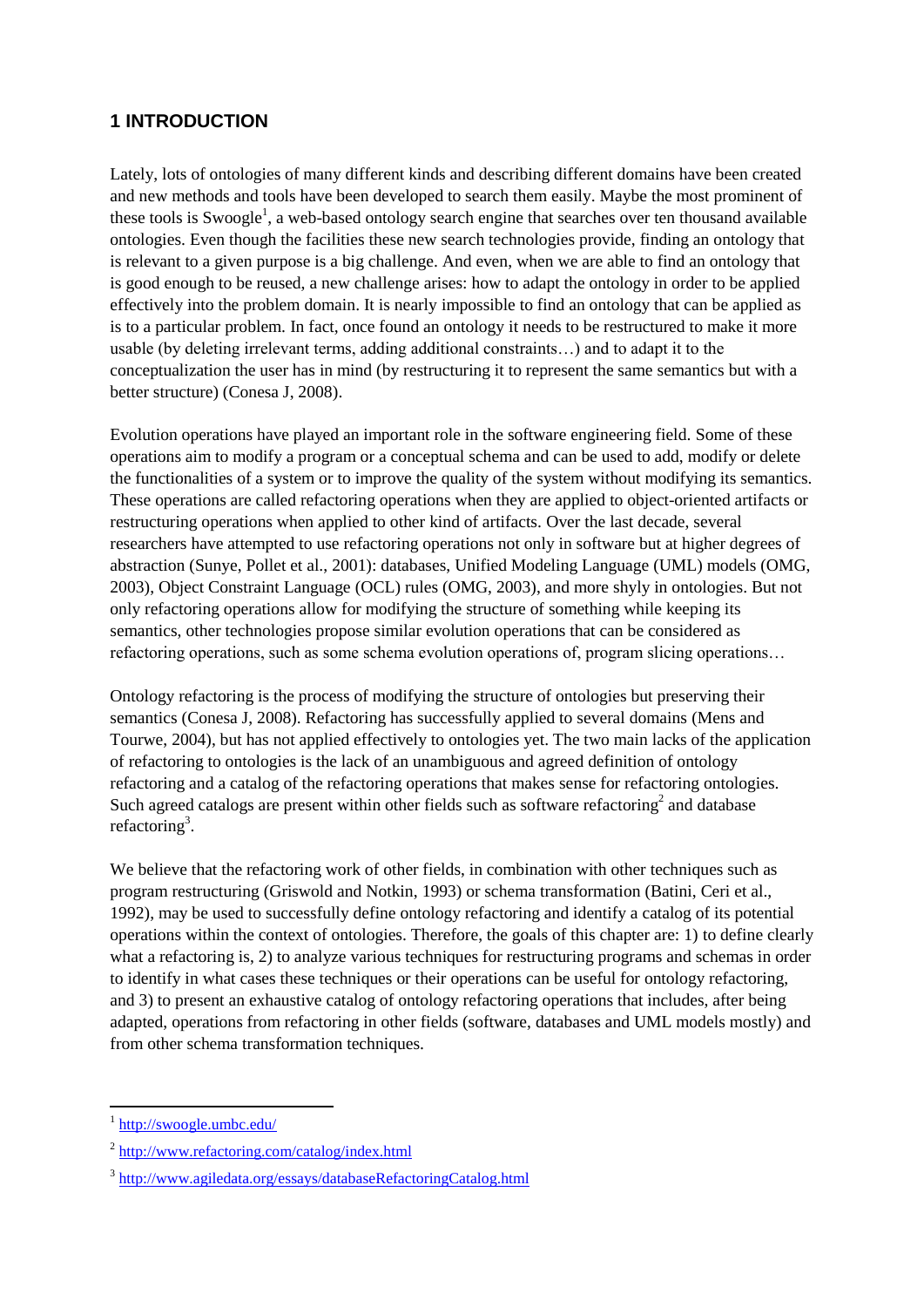In the next section, the reader will find a brief history of existing restructuring techniques and how they have evolved to become the refactoring techniques we have today. Section 3 defines ontology refactoring taking into account the definitions of refactoring in other fields. Later, a catalog of ontology refactoring operations is presented. Such a catalog has been created by adapting refactoring operations from other techniques or from the refactoring of other fields. Finally, section 5 concludes the chapter presenting our conclusions and lessons learnt.

# **2. FROM PROGRAM REESTRUCTURING TO REFACTORING PASSING THROUGH SCHEMA TRANSFORMATION**

In the last decades, several operations with common purposes but different uses have been defined using different names: refactoring operations (Opdyke, 1992; Moore, 1996; Roberts, Brant et al., 1997; Fowler, 1999; Ambler, 2003), restructuring operations (Eick, 1991; Batini, Ceri et al, 1992; Assenova and Johannesson, 1996; Halpin, 2001), program transformation operations (Griswold and Notkin, 1993; Griswold, Chen et al., 1998), model transformation operations (Sunye, Pollet et al., 2001; Roberts, 1999; Correa and Werner, 2004), etc. This section examines chronologically the techniques behind these names in order to show that some of they pursue the same goal: modifying the structure of a given artifact without changing its semantics, while improving some of its quality factors. We will also see that most of these techniques were conceived to restructure programs and therefore they should be adapted if we want to use them to restructure ontologies.

# **2.1 Program restructuring**

Program restructuring (Griswold and Notkin, 1993) is a technique developed in the, 1980s. Its purpose is to restructure programs without modifying their behavior. This technique differs from refactoring in that it only deals with non-object-oriented programs. The following paragraphs discuss the main restructuring techniques that appeared in the 1990s.

Griswold and Notkin (1993) presented a set of restructuring operations that improve the quality of a program while maintaining its behavior. These operations make it possible to change the name of variables, replace expressions with variables or variables with expressions, replace a sequence of commands with a function that executes them and a call to such a function, etc. The same paper showed how to automate the execution of these operations. The same authors also defined a framework that supports the user in the detection and execution of restructuring operations for large programs (Griswold, Chen et al., 1998).

There are other program restructuring approaches, but they are not applicable to ontologies due to the limitations they impose such as in (Bergstein, 1991), where a set of five operations for restructuring an object-oriented schema (or program) while maintaining its possible instances. This kind of preservation is called object-preserving, and means that all non-abstract classes of the two schemas have the same name and attributes, including the inherited ones.

# **2.2 Schema transformation**

Schema transformation (Batini, Ceri et al., 1992) has been widely studied in the last two decades. The following lines describe schema transformation and summarize the most relevant work in this area that should be taken into account in defining ontology refactoring.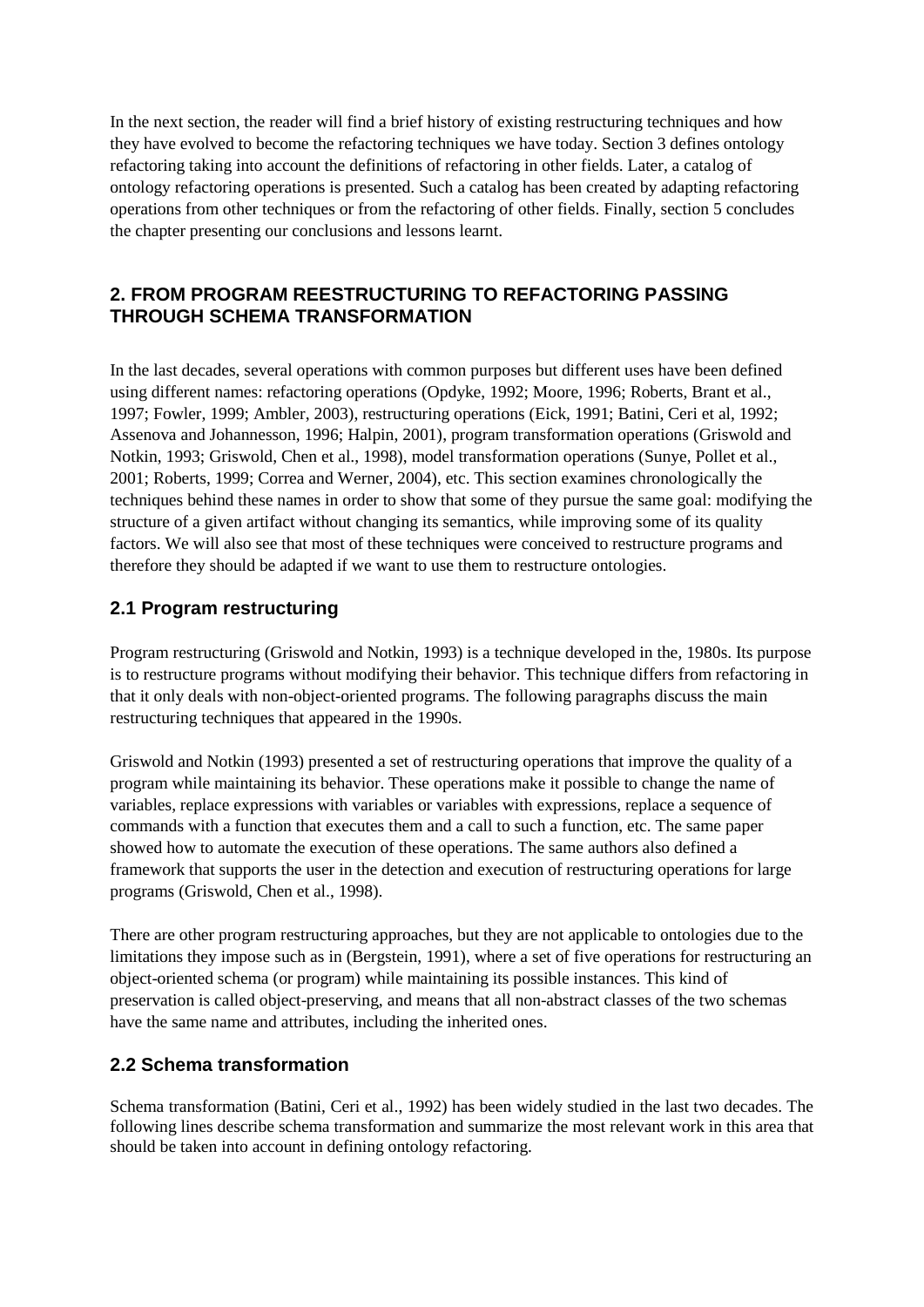Schema transformations are applied to an initial schema and produce a resulting schema. These transformations can be classified based on how they change the information contained in the transformed schema (Batini, Ceri et al., 1992):

- ― *Information-preserving transformations*: The execution of the transformation preserves the information contained in the schema.
- ― *Information-changing transformations*: These may be further classified as 1) *augmenting transformations*: The resulting schema contains more information than the original one; 2) *Reducing transformations*: The resulting schema contains less information than the original one; and 3) *Non-comparable transformations*: Neither of the previous categories is true.

Schema transformation operations that belong to the first group may be regarded as refactoring operations because they maintain the semantics of the modified schema, i.e. the information it contains. We are interested in this kind of operation. Hereinafter, when we use the term schema transformation operations we are referring to information-preserving transformation operations.

Identifying whether two conceptual schemas define the same information (i.e. they are equivalent) is very difficult. Several authors have studied this topic and presented different equivalence proposals (Hofstede, Proper et al.; Batini, Ceri et al., 1992; Proper and Halpin, 2004) based on: sets, logics, contextual equivalence, substitution equivalence, etc. We believe that the most semantically coherent definition is:

*Two conceptual schemas are equivalent if and only if whatever universe of discourse, state or transition can be modeled in one can also be modeled in the other. (Halpin, 2001)*

Unfortunately, it is very difficult, or even impossible, to demonstrate that two schemas are equivalent using this definition. Therefore, most schema transformation approaches use the following definition of equivalence for substitution:

*two schemas are equivalent if and only if any of them may be derived from the other* (Halpin and Proper, 1995)

From the last definition we can infer that schema transformation operations are bidirectional. Therefore, a schema transformation operation can transform schema S1 to another schema S2 and undo the change by transforming schema S2 to schema S1.

Batini et al. (1992) defined a set of information-preserving schema transformation operations that improve the readability and conciseness of conceptual schemas (Batini, Ceri et al., 1992). These operations are:

- 1. *Deletion of redundant cycles of relationships*: This operation deletes paths made up of relationship types already defined by other relationship types.
- 2. *Addition/deletion of derived attributes/subsets*: This operation adds or deletes derived attributes or classes.
- 3. *Elimination of dangling subentities in generalization hierarchies*: This operation merges an entity with its subtypes. The application is only valid when the subtypes are empty and therefore they do not contain any field.
- 4. *Elimination of dangling entities*: An entity absorbs another entity related to it by relationship type.
- 5. *Creation of a generalization*: This operation creates generalization and specialization relationships between entities with shared attributes.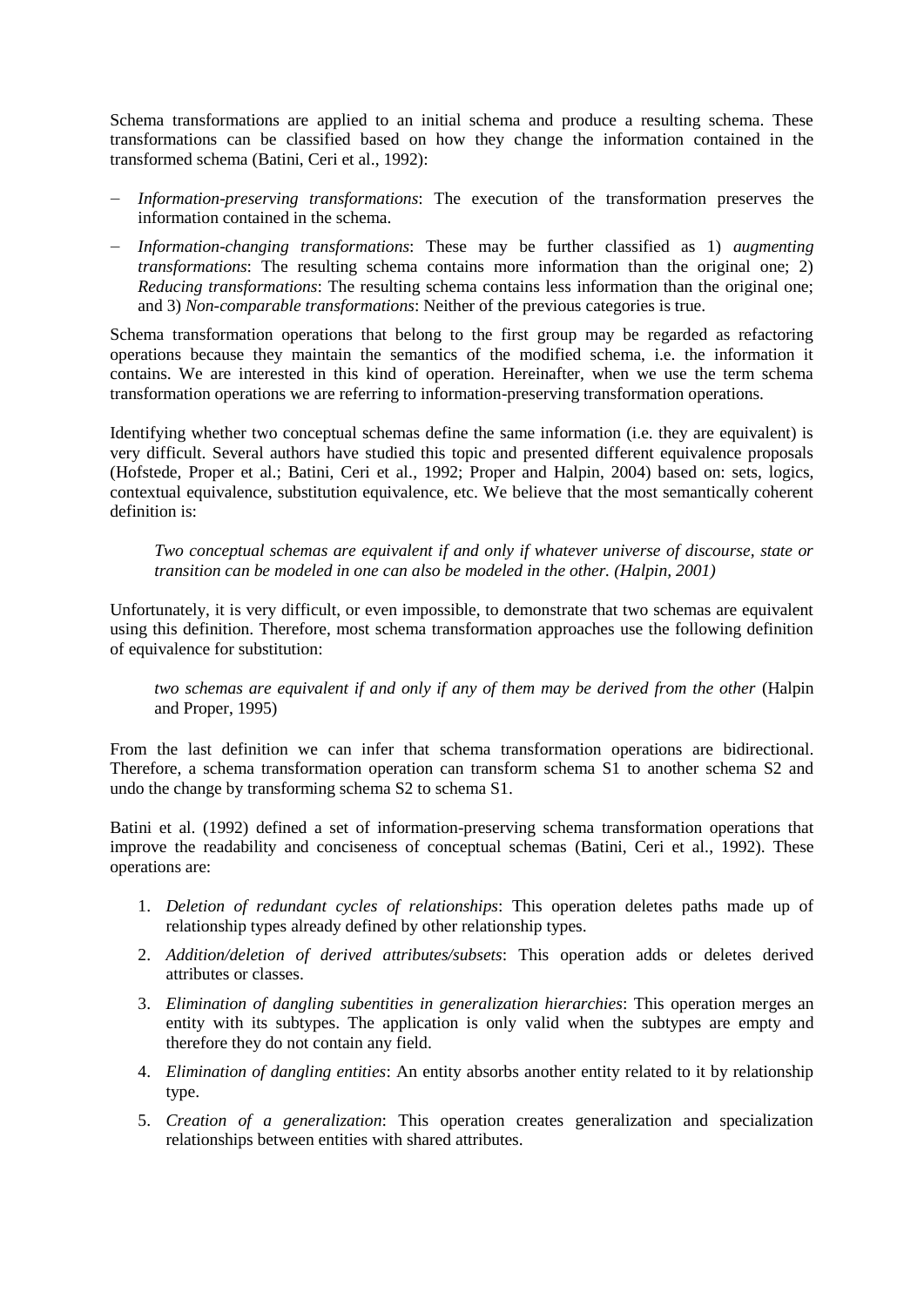6. *Creation of a new subset*: This operation is executed when an entity  $E_1$  participates in a relationship type with a minimum cardinality of zero. In such a case, a new subtype of  $E_1$  is created that only contains the registers of  $E_1$  that participate in the relationship type. The relationship type is also moved to the new subtype, and its minimum cardinality is changed to one.

Batini et al. (1992) also defined schema transformation operations that preserve the semantics of a transformed schema but which convert it to its third normal form. We consider these operations technology-dependent and therefore not relevant for this chapter.

(Eick, 1991) presented six schema transformation operations that make it possible to:

- Move attributes between the entity types of the conceptual schema related by relationship types and generalization/specialization relationships.
- ― Split a class in two and relate the two resulting classes using a relationship type.
- ― Create a new subtype or supertype of an existing entity type.
- ― Move the ends of the relationship types through the taxonomy of entity types.

(Assenova and Johannesson, 1996) compiled the most relevant information-preserving schema transformation operations and added a new operation to the list. They also analyzed how to apply these operations to improve the quality of a conceptual schema by studying the quality factors improved by the execution of each operation. Eight of the nine operations presented focus on restructuring relationship types, and only one focuses on restructuring entity types. As the authors mention in the paper, the presented list is incomplete and it would be useful to extend it with new operations.

Halpin (2001) defined a set of information-preserving schema transformation operations for ORM (Halpin, 1996) conceptual schemas. We believe that two of his operations are especially relevant to our work:

- Specialize or generalize a predicate: This operation replaces an n-ary relationship type with m relationship types with an arity of n-1. As mentioned above, this operation is bidirectional. Therefore, it also makes it possible to merge m n-ary relationship types into one  $n+1$ -ary relationship type.
- Absorb a relationship type: By applying this operation, a relationship type that restricts the possible values of another relationship type is absorbed by the latter.

All relevant operations presented in this section are included in the catalog of ontology refactoring operations of Section 3.

# **2.3 Software refactoring and its evolution**

 $\overline{a}$ 

The concept of refactoring was born in the early, 1980s when Opdyke (1992) defined refactoring as "*a program transformation that reorganizes a program without changing its behavior".*

Before Opdyke (1992), several authors presented the idea of creating a set of modification operations for object-oriented programs that preserve their behavior. There are some algorithms and heuristics that produce good<sup>4</sup> class organizations. Examples include (Bergstein, 1991), which proposed a set of

<sup>&</sup>lt;sup>4</sup> A good class organization in this context means an organization that promotes code reusability, contains a minimum number of multiple and redundant inheritances, and other criteria, depending on the point of view of the author.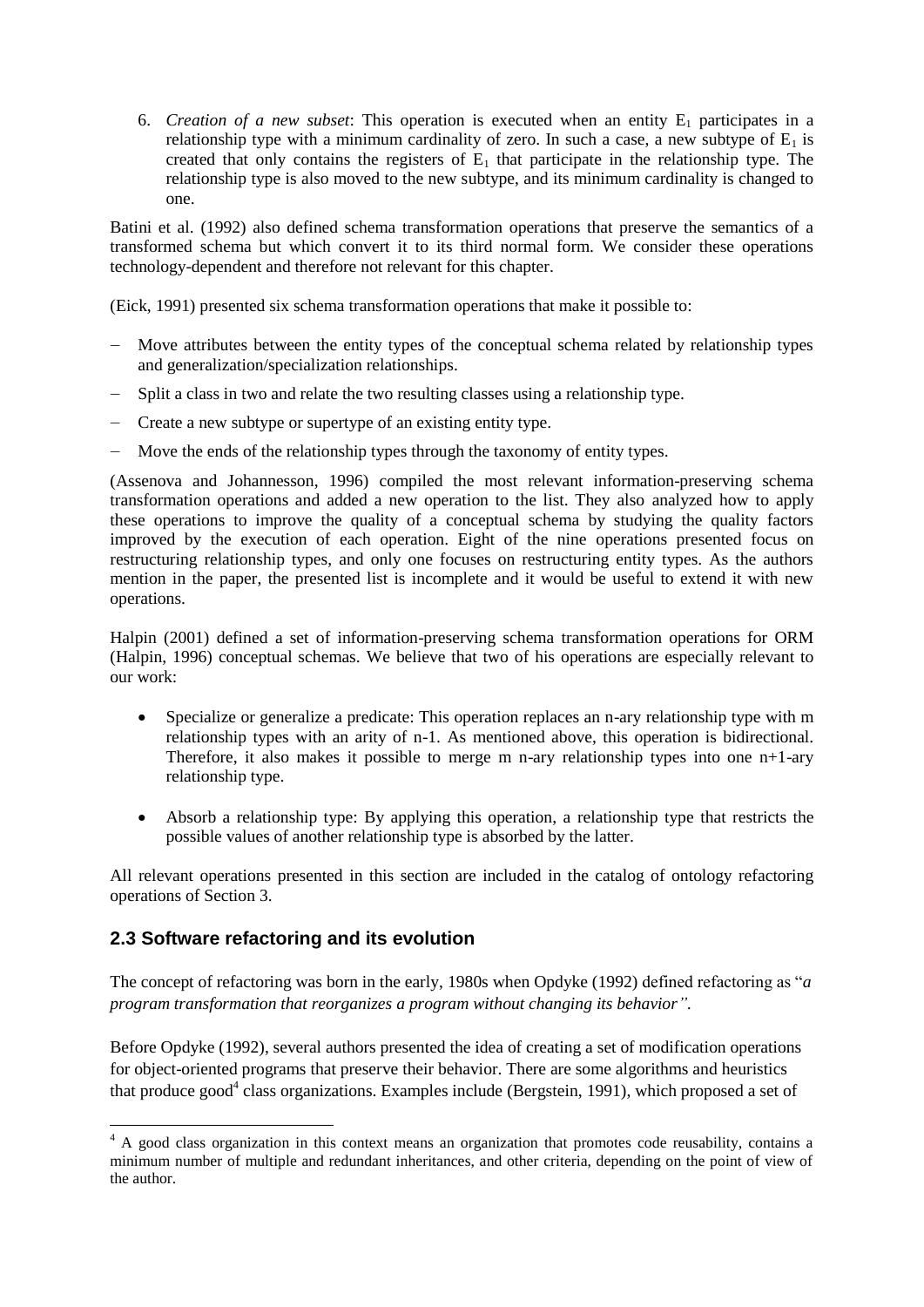class-transformation operations that preserve the behavior of an object-oriented schema with certain structural limitations (discussed in the previous subsection); and Casais (1989), which presented a set of techniques for restructuring the inheritance of a class diagram without losing functionality.

In his thesis, Opdyke (1992) defined 23 primitive refactorings and showed how to compose them in order to create more complex refactoring operations. For each refactoring operation, this author defined a precondition that guarantees that the behavior of the program will not change after the operation is executed. Opdyke defined the software refactoring operations in terms of C++.

Later, Roberts (1994) weakened Opdyke's refactoring definition in order to be able to define new refactorings that do not preserve program behavior but may be useful for designers. Roberts also extended the refactoring definition with postconditions in order to simplify the creation of complex refactoring operations by sequencing simpler ones and decrease the amount of analysis needed to identify what complex refactoring chains can be applied.

However, we believe that the best software refactoring definition is the one presented by Fowler (1999):

- ― **Refactoring (noun):** A change made to the internal structure of software to make it easier to understand and cheaper to modify without changing its observable behavior.
- To refactor (verb): To restructure software by applying a series of refactorings without changing its observable behavior.

According to Philipps and Rumpe (2001), the definition of external or observable behavior of a given program depends of its functional requirements. For example, in real-time information systems, execution time is considered a functional requirement. Therefore, in that case many typical refactoring operations may be inapplicable because their changes may negatively affect the execution time and therefore violate the functional requirements and therefore change its observable behaviour.

Fowler (1999), in his book, defines 72 refactorings and briefly summarizes each of them, explaining, for each operation, under what conditions it is useful, its execution steps, and the validations that should be carried out after its execution in order to guarantee that the program's behavior is preserved. Fowler also defined the code smells, which are conditions that denote certain structures in the code that suggest (and sometimes cry out for) the possibility of refactoring. With each code smell, Fowler associates the set of refactoring operations that can be applied to improve the program.

Software refactoring became very important with the release of Extreme Programming (Beck, 1999), a programming technique characterized by repetitive and aggressive application of refactoring operations to a program.

Although refactoring was designed to be applied manually, some tools have been developed to perform it automatically, such as Refactoring Browser (Roberts, Brant et al., 1997), Refactor $IT^5$ , Together ControlCenter<sup>6</sup>, etc.

Despite the contribution of the code smells, knowing when and where to apply refactoring operations is still a big challenge. Finding what refactoring operations can be applied effectively and where is

 $\overline{a}$ 

<sup>&</sup>lt;sup>5</sup> [http://www.refactorit.com](http://www.refactorit.com/)

<sup>&</sup>lt;sup>6</sup> <http://www.togethersoft.com/products/controlcenter/index.jsp>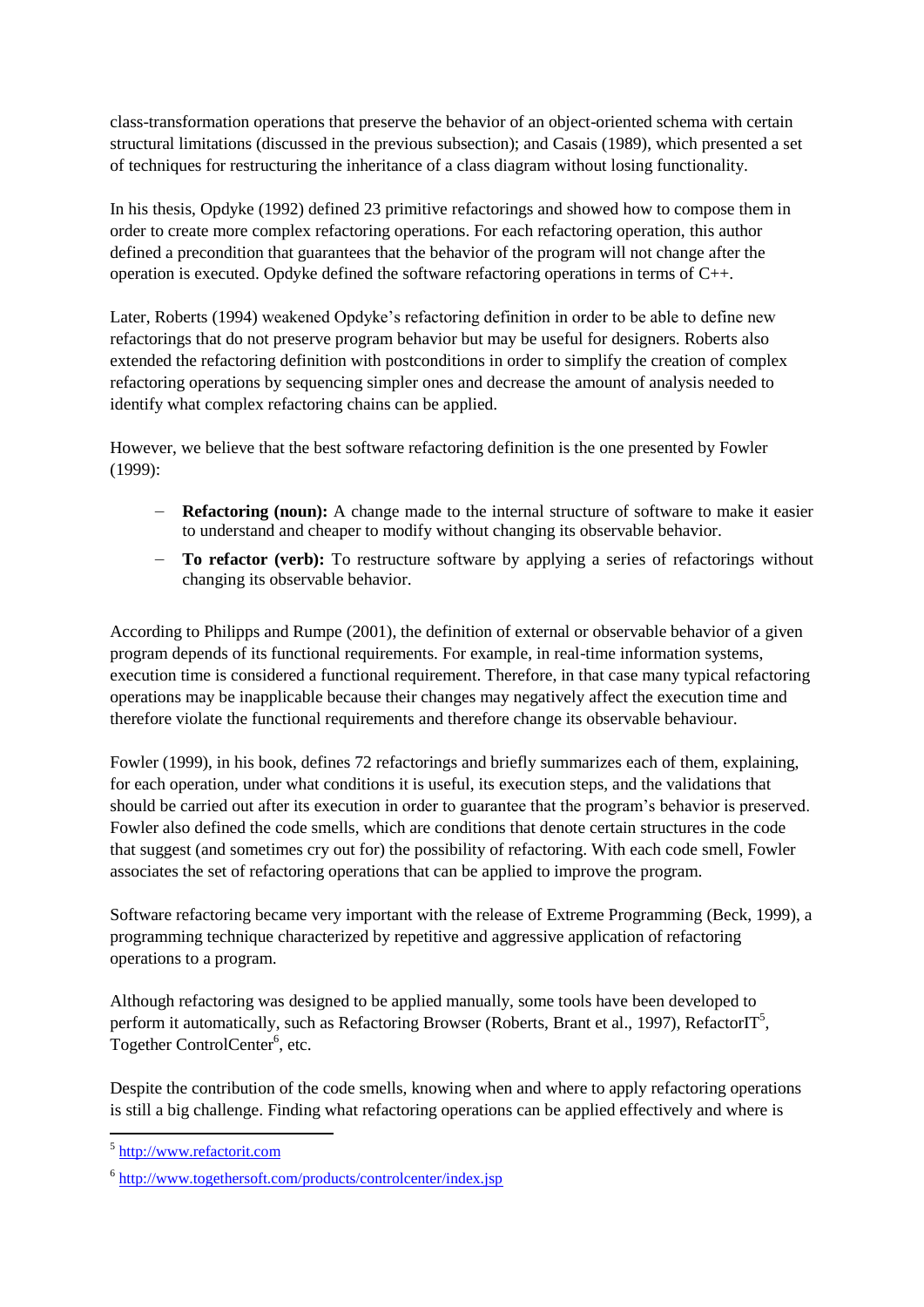what is known as detecting refactoring opportunities. When detecting refactoring opportunities the following questions should be answered:

- What refactoring operations can be applied effectively: the refactoring operations whose execution will improve the program should be obtained.
- Where they can be applied: in what parts of the program the previous refactoring operations can be applied effectively.
- In which order they should be applied: refactoring operations should be sequenced when several refactoring operations can be applied effectively at the same moment. Inferring in what order they should be applied is not easy since it will depend on the quality factor we want to improve and the application of one operation may imply that another operation cannot be applied anymore and therefore should be discarded.
- What refactoring operations should not be applied: since refactoring operations are unidirectional there are operations that undo the modifications done by other operations. This should be taken into account in order to avoid cycles in the execution of refactoring operations.

In order to completely automate the refactoring process, we must:

- 1. Automatically determine what operations can be applied and to what part of the schema, and
- 2. Execute them automatically.

As aforesaid, the first step is known as identifying the refactoring opportunities. The second step has been studied intensely in recent years (Roberts, Brant et al., 1997; Roberts, 1999), and is now close to being solved.

The detection of refactoring opportunities is non-deterministic and a lot of semantic information is required to identify the best refactoring operation for each case. Hence, this detection is only possible in some cases, and even in such cases its automation is not trivial.

For all these reasons, the refactoring process cannot be totally automated and require designer/programmer intervention in order to be applied successfully. The most sophisticated tools detect some refactoring opportunities and use them to propose refactorings, but it is usually the programmer who in the last term has to hand-pick what refactoring operations to apply and the order in which they are applied.

Several approaches to automatically selecting and applying certain refactoring operations in certain contexts and cases have appeared (Ducasse, Rieger et al., 1999; Kataoka, Ernst et al., 2001; Simon, Steinbrukner et al., 2001; Gorp, Stenten et al., 2003; Koru, Ma et al., 2003; Tourwe and Mens, 2003; Xing and Stroulia, 2003; Mens and Tourwe, 2004; Rysselberghe and Demeyer, 2004; Grant and Cordy, 2003; Simon, Steinbrukner et al., 2001; Kataoka, Ernst et al., 2001; Tourwe and Mens, 2003; Koru, Ma et al., 2003).

# **2.4 Conceptual schema refactoring**

Most of current integrated development environments support the refactoring of programs. These tools work well for small granularity refactorings such as the extraction of a fragment of source code to a new method (*extract method*) or the one that renames the member of a class (*rename member*), but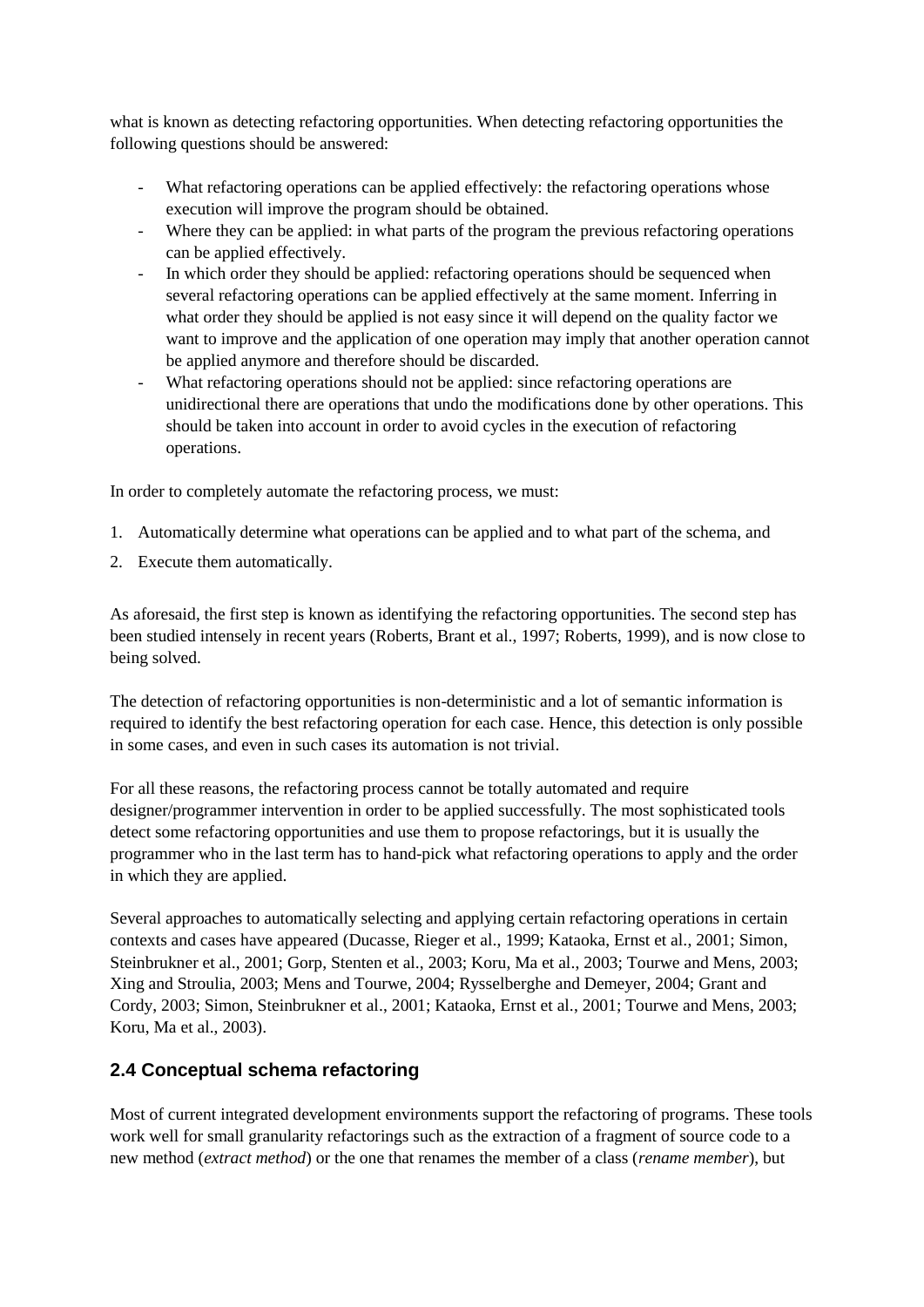they are neither intuitive nor easy to work with for big refactorings such as when a class is split into several classes and its original attributes and methods distributed between them (*extract hierarchy*).

On the other hand, inconsistencies can appear between the source code and its specification. To solve these inconsistencies, refactoring operations can be applied on a higher abstraction level (the level of specification, analysis or design) and such changes automatically propagated to the lower abstraction levels. Several authors have tried to adapt software refactoring to conceptual schemas, such as Sunye et al. (2001), the people of the Refactoring Project group (Gorp, Stenten et al., 2003; Tourwe and Mens, 2003; Mens, 2004 and Porres, 2003).

Some authors use a tool to perform refactoring operations on UML models (Astels, 2002; Marko Boger and Fragemann, 2002). This tool maintains consistency between the UML diagrams and the associated source code. Other authors, such as Bottoni, Parisi-Presicce et al. (2002), have proposed an inverse technique – that is, applying refactoring operations directly to the source code and defining techniques to propagate the changes to the associated conceptual schemas to maintain consistency.

Even though these proposals take conceptual schemas into account in the refactoring process, their vision of a conceptual schema is too simple. They see it as a very low-abstraction-level schema, usually represented by a set of UML models that directly represent a program. Using the MDA approach (Kleppe, Warmer et al., 2003) we can define these models as platform-specific models (PSM).

Table 1 summarizes the main techniques of conceptual schema refactoring. This table describes the purpose of such approaches, the artifacts they refactor, the abstraction level in which they work, the refactoring operations they define and their drawbacks in our context: the need for a refactoring catalog for ontologies.

| Approach                                | Purpose                                       | Artifact<br>Abstraction level                                         | Operations<br>defined                                                                                                                      | <b>Drawbacks</b>                                                                                                                                               |
|-----------------------------------------|-----------------------------------------------|-----------------------------------------------------------------------|--------------------------------------------------------------------------------------------------------------------------------------------|----------------------------------------------------------------------------------------------------------------------------------------------------------------|
| (Sunye, Pollet et<br>al., 2001)         | To define the<br>refactoring of<br>UML models | UML class diagrams<br>and state machine<br>diagrams<br>Design level   | <i>Insert</i><br>generalization<br>$element(GE)$ ,<br>Delete GE, Move<br>method,<br>Generalize<br><i>element</i> and<br>Specialize element | Preconditions and<br>postconditions not<br>fully specified<br>Too simple to be<br>applicable to<br>analysis levels                                             |
| (Marko Boger<br>and Fragemann,<br>2002) | To define a tool<br>to refactor UML<br>models | UML state machines,<br>activity and class<br>diagrams<br>Design level | Rename method.<br>Move up method,<br>Rename class and<br>Merge states                                                                      | Not much<br>formalization<br>The available<br>document has<br>little and informal<br>information, and<br>the supposed full<br>document is<br>written in German |

*Table 1: Summary of the main approaches to conceptual schema refactoring*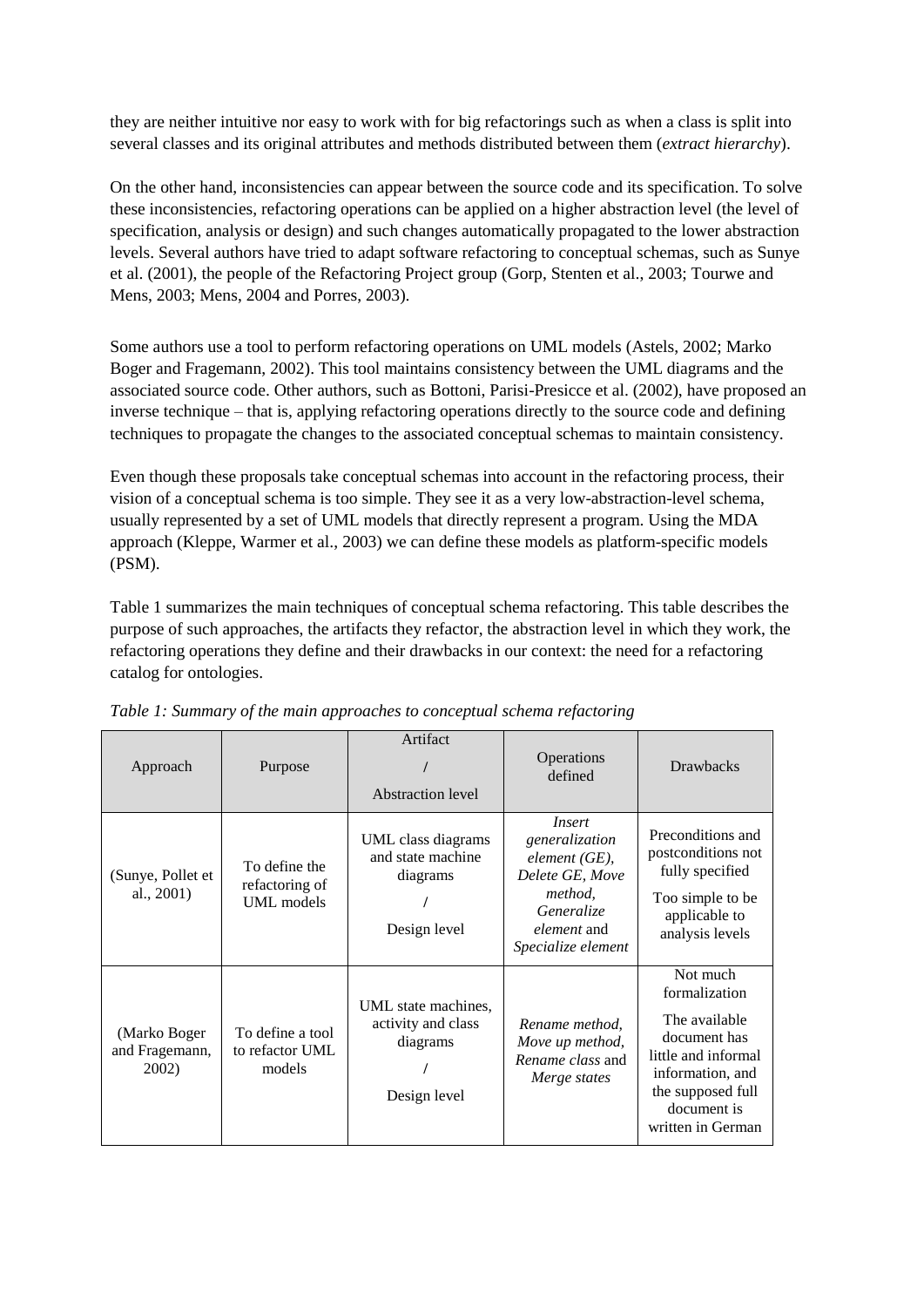| Approach                         | Purpose                                                                                                                                                                 | Artifact<br>Abstraction level                                                                                                                   | Operations<br>defined                                                                                                                                                                                                                                                        | Drawbacks                                                                                                                                                                        |
|----------------------------------|-------------------------------------------------------------------------------------------------------------------------------------------------------------------------|-------------------------------------------------------------------------------------------------------------------------------------------------|------------------------------------------------------------------------------------------------------------------------------------------------------------------------------------------------------------------------------------------------------------------------------|----------------------------------------------------------------------------------------------------------------------------------------------------------------------------------|
| (Zhang, Lin et<br>al., 2005)     | To define<br>transformation<br>operations at the<br>metamodel level                                                                                                     | Any model that can<br>be expressed as an<br>instance of a<br>metamodel: Petri nets,<br>quality models, UML<br>models, etc.<br>Ι<br>Design level | Subset of Fowler's<br>catalog: Add class,<br>Extract<br>superclass,<br>Extract class,<br>Remove class,<br>Move class,<br>Rename class,<br>Collapse<br>hierarchy, Add<br>attribute, Remove<br>attribute, Rename<br>attribute, Pull up<br>attribute and Push<br>down attribute | Not focused on<br>defining<br>refactoring<br>operations<br>The defined<br>operations are too<br>simple                                                                           |
| (Judson, Carver<br>et al., 2003) | To use patterns<br>to define<br>transformation<br>operations at the<br>metamodel level                                                                                  | Any UML diagram<br>Any abstraction level                                                                                                        | None                                                                                                                                                                                                                                                                         | Not focused on<br>defining<br>refactoring<br>operations                                                                                                                          |
| (Porres, 2003)                   | To define<br>refactoring<br>operations as<br>transformation<br>rules and show<br>how to automate<br>and define them                                                     | Any UML model<br>Any abstraction level                                                                                                          | Encapsulate<br>attributes,<br>AddSetter and<br>AddGetter.                                                                                                                                                                                                                    | It defines how to<br>formalize<br>refactoring<br>operations, but not<br>their catalog or<br>opportunities<br>The user needs to<br>be fully familiar<br>with the UML<br>metamodel |
| (Gorp, Stenten)<br>et al., 2003) | To extend the<br><b>UML</b> metamodel<br>to link the source<br>code with UML<br>models. This link<br>is used to define<br>and automate<br>two refactoring<br>operations | <b>UML</b> models<br>I<br>Design level                                                                                                          | Extract method<br>and Pull up<br>method                                                                                                                                                                                                                                      | The metamodel<br>extension became<br>useless after the<br>addition of Action<br>Semantics in<br>UML 1.5, which<br>subsumed the<br>proposed<br>metamodel                          |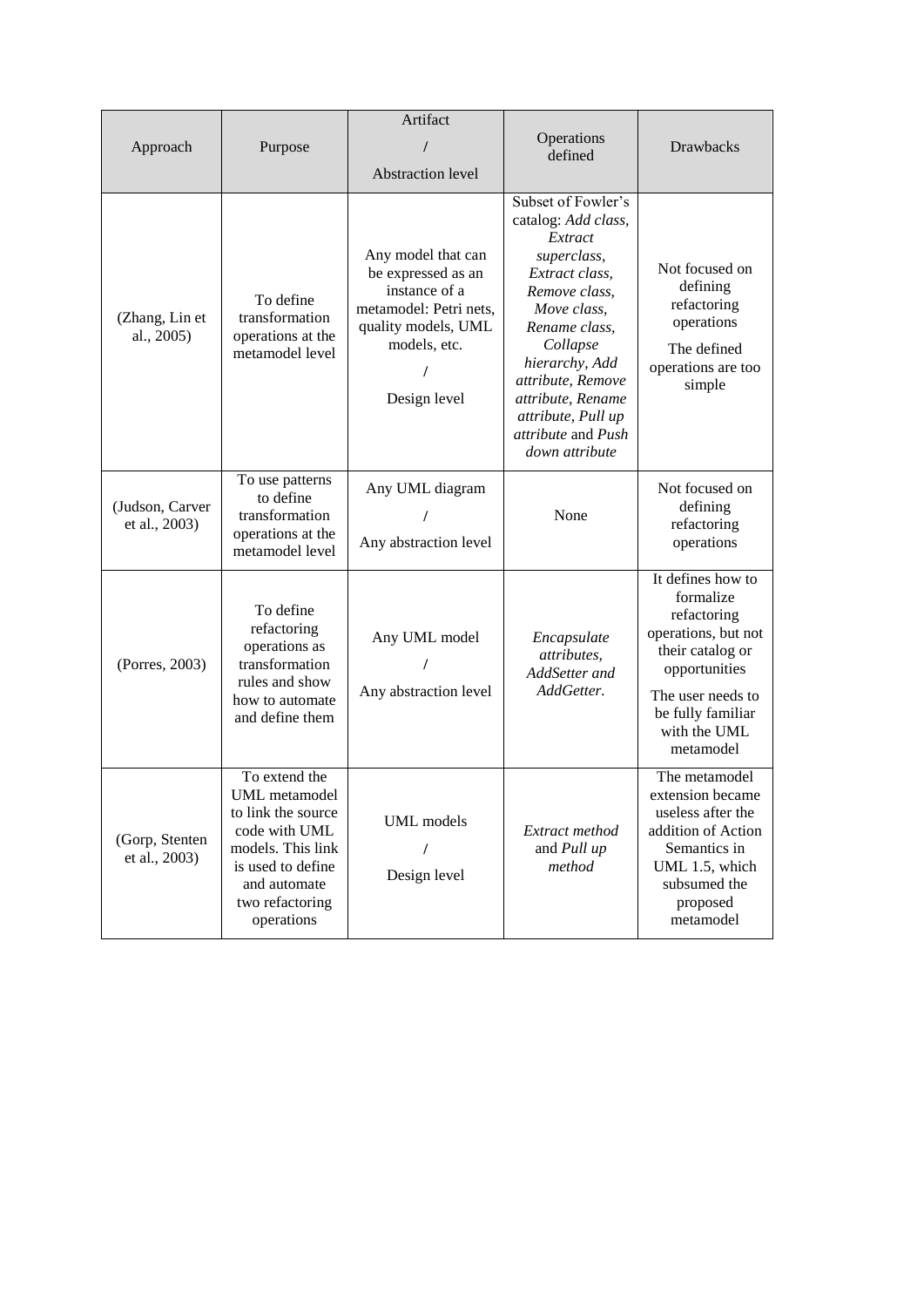| Approach                     | Purpose                                                                      | Artifact<br><b>Abstraction level</b>                  | Operations<br>defined                                                                                                                                                       | <b>Drawbacks</b>                                                                                                                                                                                                                                                           |
|------------------------------|------------------------------------------------------------------------------|-------------------------------------------------------|-----------------------------------------------------------------------------------------------------------------------------------------------------------------------------|----------------------------------------------------------------------------------------------------------------------------------------------------------------------------------------------------------------------------------------------------------------------------|
| (Correa and<br>Werner, 2004) | To adapt the<br>concept of<br>refactoring to<br>OCL integrity<br>constraints | UML integrity<br>constraints<br>Any abstraction level | Add variable from<br>expression, Split<br>AND expression,<br>Add operation<br>definition from<br>expression and<br>Replace<br><i>expression by</i><br><i>operation call</i> | It does not study<br>how the<br>modification of<br>UML models<br>affects OCL<br>integrity<br>constraints, define<br>an exhaustive list<br>of OCL<br>refactoring<br>operations, or<br>create any new<br>operations (they<br>are all adapted<br>from Fowler's<br>operations) |

Roberts (1999) offered a definition for model refactoring:

*A model refactoring is a pair*  $R = (pre, T)$  *where pre is the precondition that the model must satisfy, and T is the model transformation.*

This definition takes the operational perspective on refactoring. The definition allows certain operations that do not preserve the semantics of a refactored model to be considered refactoring operations.

Sunye et al. (2001) were the first to define the refactoring of UML models by defining a set of refactoring operations applicable to class diagrams and statecharts. However, they only explicitly formalized and defined the refactoring operations that deal with state machines. Their paper was the first to show refactoring as an analysis and design technique rather than a technique that was only applicable to source code. However, the authors did not study how the execution of refactoring operations affects the integrity constraints of the refactored schema, which in the case of the UML are expressed using OCL (OMG, 2003). Finally, the authors classified refactoring operations in five groups, based on the kind of action they perform: insertion, deletion, movement, generalization and specialization. For each group, they discuss the following:

- ― The refactoring operation *Insert generalizable element* adds a new element between two adjacent elements of a taxonomy (parent and child). Their operations apply the *generalizable element* concept to both classes and associations. It is not clear how this can be done and under what conditions it is allowed for associations.
- The operation *Remove generalizable element* is the inverse of the previous operation. It deletes an element without changing the behavior of the taxonomy. The operation also links the subtypes of the deleted element to its supertypes. This operation cannot be executed when the element is directly or indirectly referred to in other diagrams.
- The operation *Move* is used to transfer a method from one class  $C_1$  to another class  $C_2$ . After moving the method to  $C_2$ , a new method that calls the moved method should be created for  $C_1$ . The following conditions must be guaranteed before this operation is applied:
	- $\circ$  A navigable binary association with a multiplicity of one must exist between  $C_1$  and  $C_2$ , and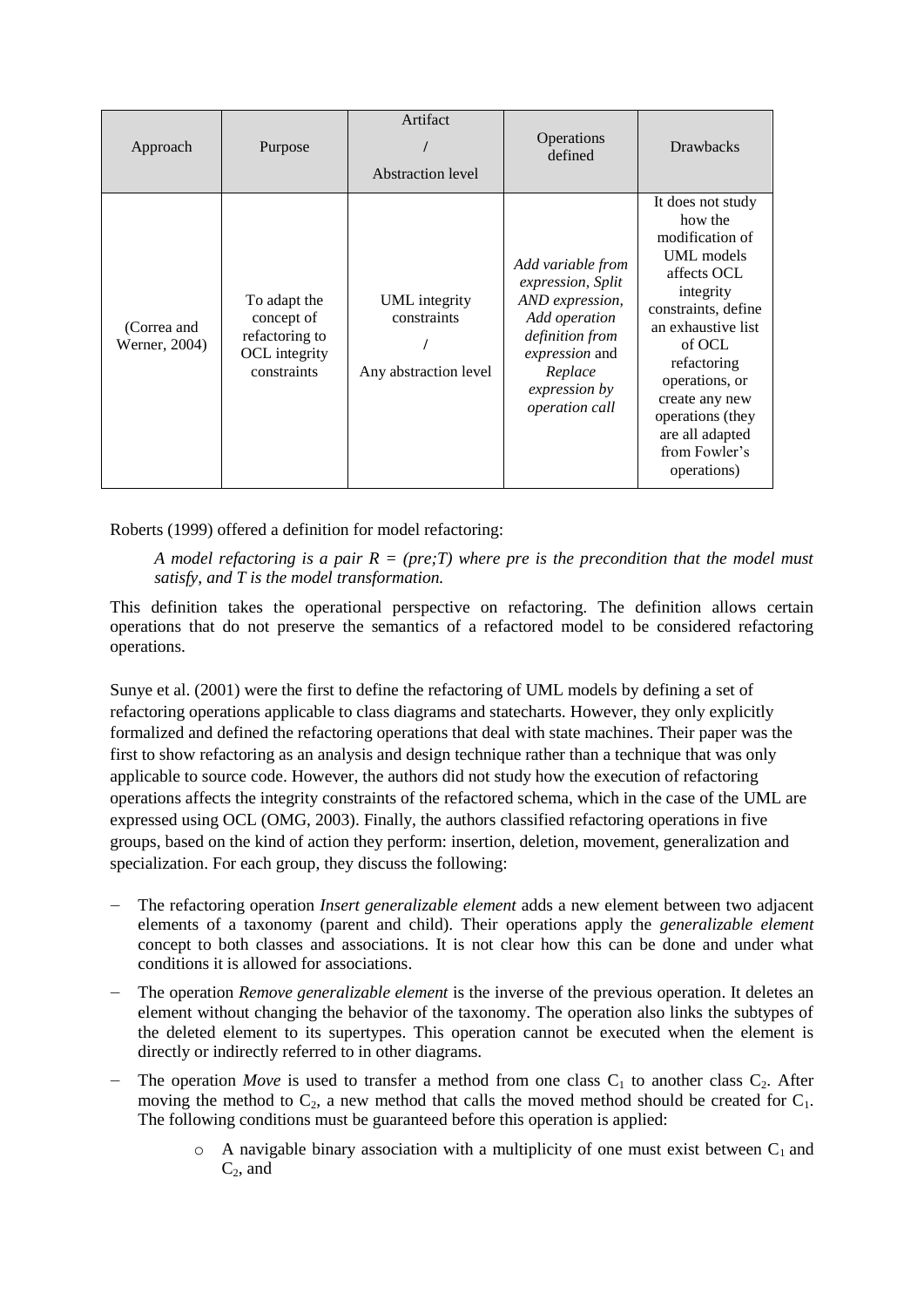- $\circ$  The code of the operation to be moved must not refer to the attributes of  $C_1$ .
- ― *Generalization* refactoring may be applied to elements contained in classes, such as attributes, methods, operations and association ends. Since private characteristics are not accessible to the subclasses, they cannot be moved. Before moving an element, all subtypes of the destination class must have defined the characteristic to be moved.
- Specialization refactoring is the inverse of the previous operation. It consists in sending an element to the subtypes of the class to which it belongs.

In presenting the above operations, the authors do not formally define their preconditions and the textual conditions they present are incomplete. Furthermore, their paper does not take into account how to propagate refactoring changes to other UML models or to integrity constraints (even graphical ones such as cardinalities, disjointness and completeness), the refactoring opportunities that allow us to determine what refactoring operations may be applied, or the bad smells that indicate when a model should be refactored.

Hence, obtaining a catalog of refactoring operations from the aforementioned paper is difficult. Furthermore, it is unclear whether all the presented operations are refactoring operations, because we believe that some of them are closer to evolution schema operations: *Add attribute, Add method, Delete attribute, Delete class*, and so forth. Other operations can be seen as adaptations of Fowler's refactoring operations, such as the operation *move* which can be seen as an adaptation of the *Move method* operation or the operation *Generalization* which can be seen an adaptation of Fowler's *Pull up method/attribute* operations.

Refactoring presented by Sunye et al. (2001) works at design level, which means that it assumes the UML diagram is a direct representation of a program and therefore avoid using high level abstraction constructs such as ternary associations, multiple inheritance, multiple classification, association classes, etc. Applying refactoring operations on design level has its advantages, but applying them to a higher abstraction level provides even more benefits because an improvement on a higher abstraction level tends to generate *n* improvements at design level, with *n* greater than 2.

Ever though the validity of conceptual schema refactoring was demonstrated, efforts have focused on refactoring automation and in particular on how to represent refactoring operations to support a CASE tool to automate refactoring opportunities and execution. For example, Marko Boger and Fragemann (2002) defined various refactoring operations for static and dynamic UML models and presented a browser that supports the execution of the presented refactoring operations.

In the same direction, Zhang, Lin et al. (2005) presented a framework for automatically executing refactoring operations on models. This framework works with metamodels and can therefore refactor other kinds of models, such as Petri nets, service quality models and so forth. With UML, this framework can execute a subset of the operations defined by Fowler (1999): *Add class*, *Extract superclass, Extract class, Remove class, Move class, Rename class, Collapse hierarchy, Add attribute, Remove attribute, Rename attribute, Pull up attribute* and *Push down attribute*. Moreover, the tool allows to define new refactoring operations using a language called *Embedded Constraint Language* (ECL) (Gray, 2002), which is an extension of OCL that allows actions on conceptual schemas to be defined. This tool directly adapts software refactoring operations without taking certain model characteristics into account. It therefore has some drawbacks, such as the lack of refactoring operations to deal with association ends (moving up and down associations in a taxonomy for example). In consequence, basic operations such as *Collapse hierarchy* (which merge a class with its subtypes) cannot be applied to a class that participates in associations.

Judson, Carver et al. (2003) defined model transformation operations using metamodels. They created patterns at the metamodel level that graphically define various model transformation families that can be systematized. Although this approach allows us to write refactoring operations for all kinds of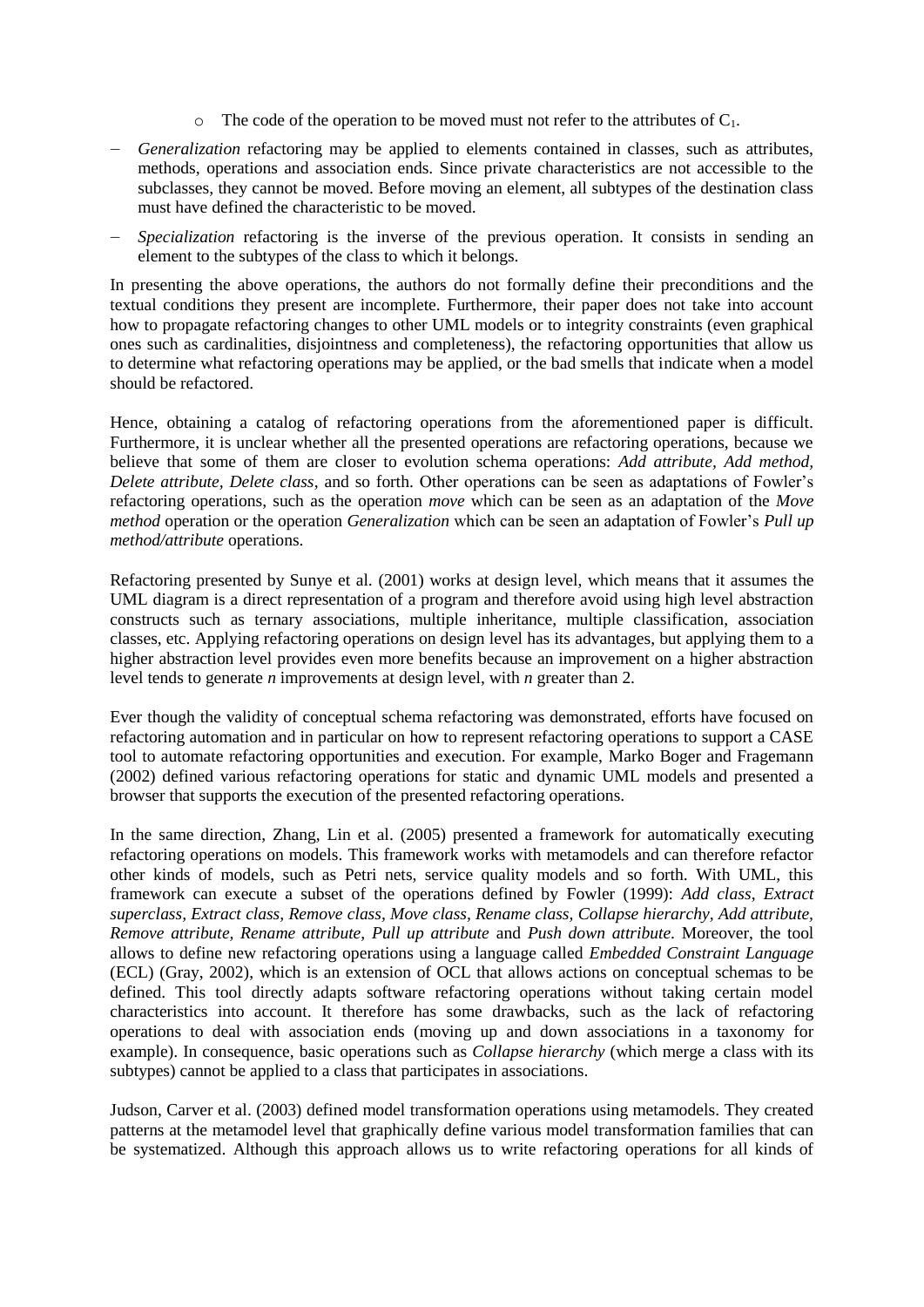UML models, it focuses on representing transformation operations through patterns rather than defining a catalog of refactoring operations.

Porres (2003) proposed implementing conceptual schema refactorings as a collection of transformation rules. Each transformation rule is defined by five elements: its name, a comment, a sequence of parameters, a guard condition that defines when the rule can be applied, and the body of the rule, which implements its effect. Porres' paper also defined a simple algorithm that simulates the intuition of the designer in the application of some refactorings. The algorithm detects the refactoring opportunities and sequences them automatically using some heuristics. The SNW tool (Porres, 2002) implements Porres' approach and allows editing UML models and creating, deleting and modifying refactoring operations.

There is a very well-known research group at the University of Antwerp called *Refactoring Project<sup>7</sup>* very prominent in the area of model refactoring. Its main goal is to design tools that make refactoring easier, more usable and more automatic. The group uses graph-rewriting algorithms to automate refactorings. Specifically, models are rewritten as graphs and then tools of graph management are used to detect refactoring operations that can be applied. One problem of such an approach is that the graphs of models are too large and therefore it is quite difficult for designers/programmers to work with them interactively. To solve this problem, Eetvelde and Janssens (2004) presented a method to restructure graphs hierarchically, making them more usable and readable for the user. In Gorp, Stenten et al. (2003) they defined a way to specify refactorings of UML models. To do so, an ad-hoc extension of the UML metamodel was performed to link the source code of an application with the UML diagrams that represent it. This extension became unnecessary after UML version 1.5 because the addition of Action Semantics allowed such links to be represented. Refactorings are defined by operations composed of a precondition, a postcondition and a bad smell condition, which is specified as an OCL operation that returns a value according to a certain metric. This value determines how close a given element (the one used as a parameter of the operation) is to being refactored. With this information, the system can find and execute certain refactoring operations semi-automatically, using the following algorithm:

- 1. The user specifies a threshold value for each source code smell of the refactoring operations
- 2. A tool evaluates all source code smell operations for all parameters.
- 3. A refactoring may be executed on a given set of model elements when the value of the source code smell operation is greater than the threshold value and its precondition is true.
- 4. After each refactoring operation is executed, its postcondition is evaluated to determine whether the refactoring operation has been executed successfully and maintains program behavior.

This approach can detect some refactoring opportunities for conceptual schemas and their associated source code. However, it is not clear whether all bad smells can efficiently be represented as OCL operations.

# **2.5 Integrity Constraints Refactoring**

One relevant part of a conceptual schema is its integrity constraints. The integrity constraints define the conditions that the instances of the schema have to satisfy in order to be correct. Integrity constraints have been the most forgotten element in the refactoring of conceptual schemas. Correa and Werner are the first who proposed refactor integrity constraints (Correa and Werner, 2004). In particular, their work deals with integrity constraints written in the OCL language. The authors adapted a few classical software refactoring operations (Fowler, 1999) to OCL and presented a set of

 $\overline{a}$ 

<sup>&</sup>lt;sup>7</sup> <http://www.win.ua.ac.be/~lore/refactoringProject/index.php>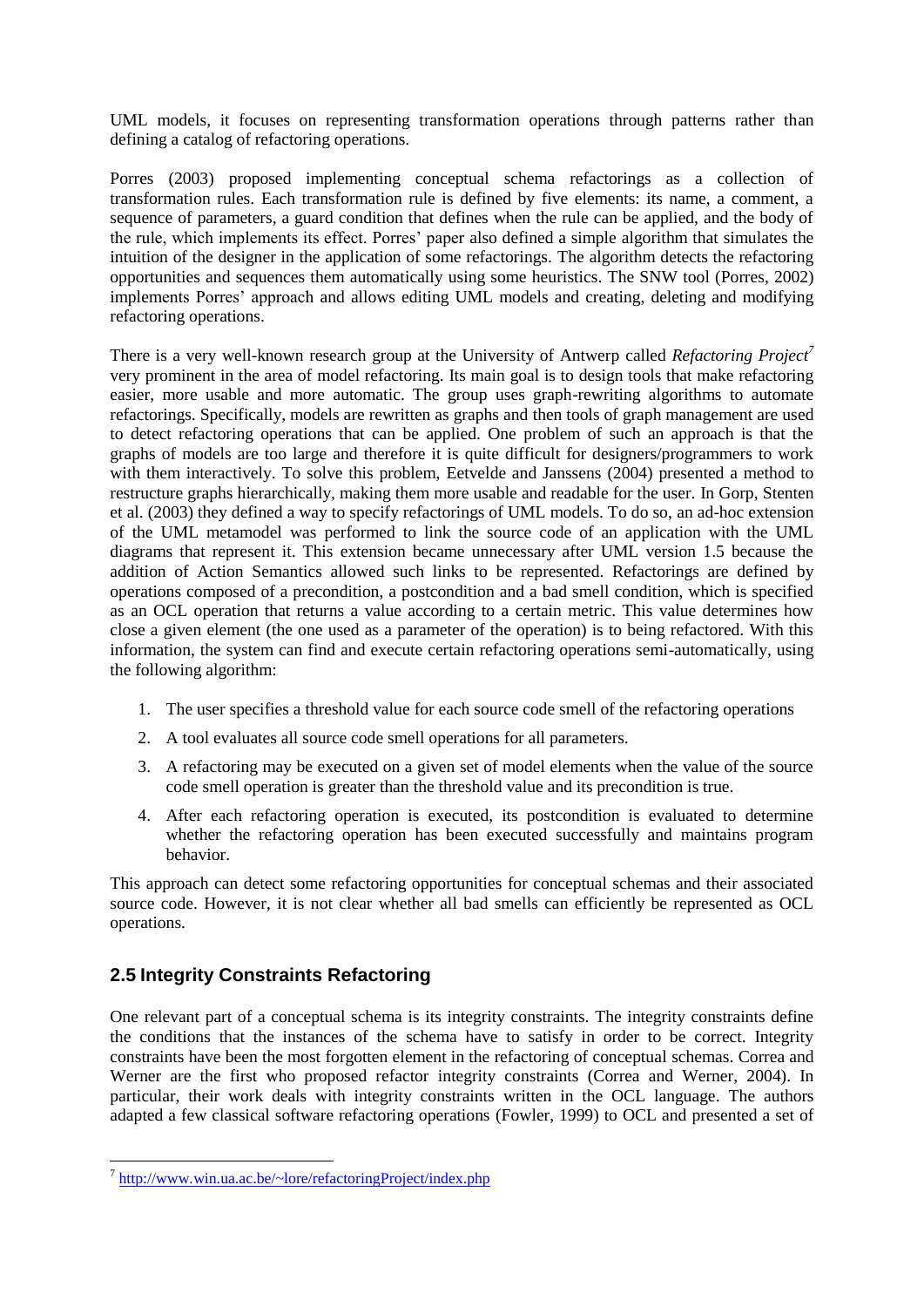OCL smells for these operations. The OCL smells are equivalent to Fowler's code smells: rules that imply that some OCL constraint can probably be improved through refactoring.

The OCL smells presented in this paper are:

- 1. *Magic literal*. It detects when an integrity constraint uses a literal within the constraint source.
- 2. *And chain*. It detects when a constraint consists of two or more subconstraints linked by the operator *and*.
- 3. *Long journey*. It detects when an OCL expression traverses a large number of associations.
- 4. *Rules exposure*. It detects when the business rules are specified in the postconditions or preconditions of the system operations.
- 5. *Duplicated code*. It detects when OCL expressions are duplicated throughout the conceptual schema.

Correa and Werner also defined five operations that deal with the abovementioned OCL smells:

- ― *Add variable from expression*: It adds a variable declaration to an OCL expression.
- ― *Replace expression by variable*: It replaces part of an OCL expression with a variable that explains its content.
- ― *Split AND expression*: It splits an integrity constraint made up of two or more constraints connected by *ands*.
- ― *Add operation definition from expression* and *Replace expression by operation call expression*: These operations deal with operations and have the same function as the first and second operations listed above.

As mentioned above, this paper only adapts part of software refactoring to OCL in order to improve the quality of OCL constraints. The list of OCL smells and operations is incomplete because there are other software refactoring operations whose adaptation to OCL might be very useful, such as the operations *Substitute algorithm* and *Remove double negative*. The former replaces a piece of the source code with another code with the same meaning; the latter eliminates double negatives used in a source fragment, thereby greatly improving its readability.

# **2.6 Refactoring and quality**

Software refactoring operations restructure programs in order to improve their quality. Software quality is relative and depends on the point of view from which the program is examined. For example, for one person a quality program is one that performs its tasks as quickly as possible, but for another a quality program is easy to understand and modify.

Refactoring operations do not affect all quality factors equally. A refactoring operation that improves the sharing and readability of code may worsen time performance; or an operation that improves execution time may worsen readability. In consequence, there is significant dependency between the quality factors we want to improve, the refactoring operations we need to apply and the operations we need to avoid, in order to improve the desired quality factors.

The relationship between refactoring operations and quality factors was not studied until refactoring had reached a certain maturity. Nevertheless, today it is one of the most prominent refactoring topics. The next paragraphs discuss the major works that deal with the relationship between the quality of software and refactoring operations. Other works about refactoring and quality not addressed herein are (Tahvildari, 2003; Zimmer, 2003).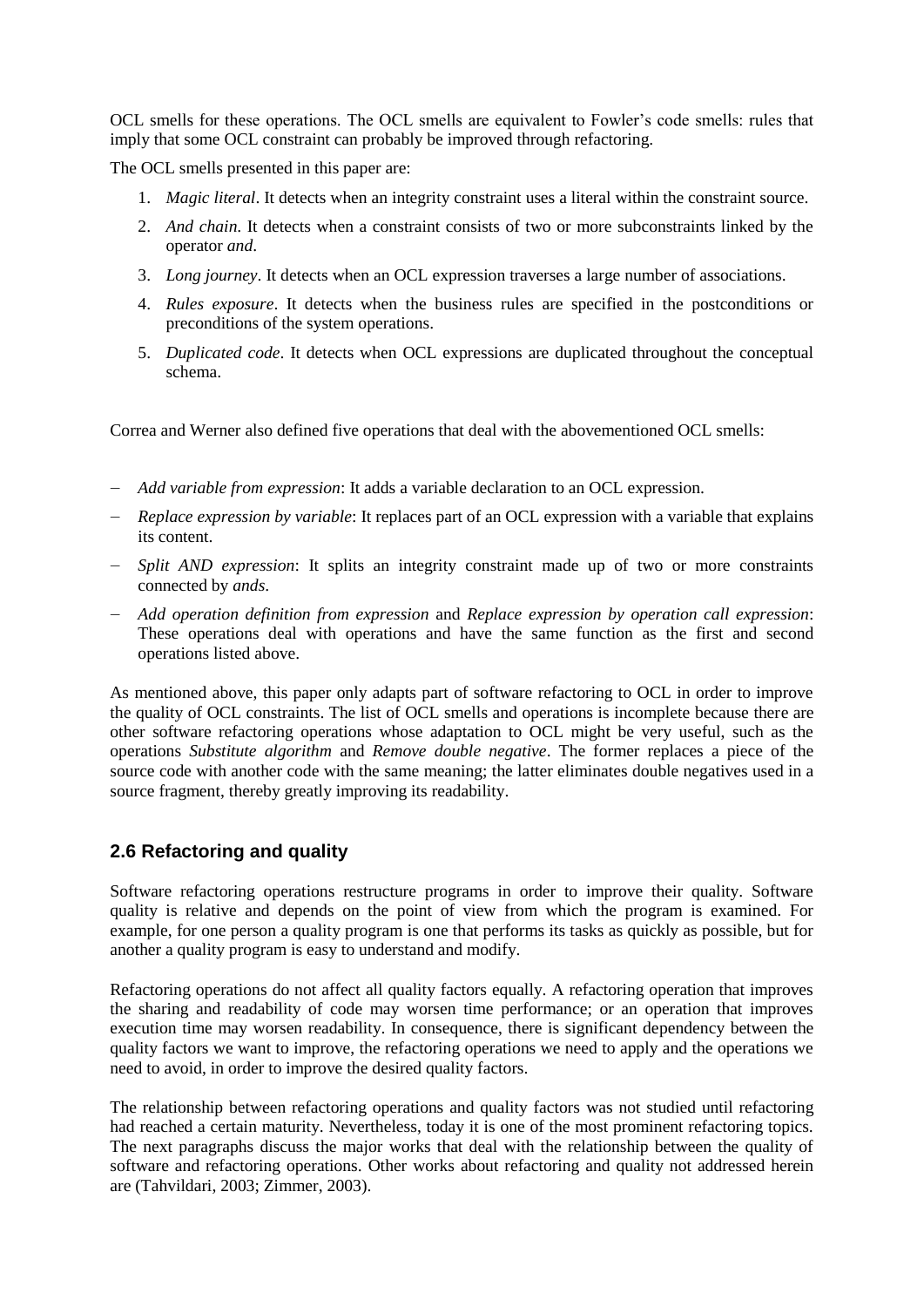Simon et al. were among the first researchers to take quality metrics into account in the refactoring process (Simon, Steinbrukner et al., 2001). They defined a framework that uses object-oriented metrics to detect certain refactoring opportunities for the operations *Move attribute*, *Move method*, *Extract class* and *Inline class*. In particular, they use distance-based cohesion metrics to determine when refactoring may be applied.

Du Bois proposed a technique for rewriting the postconditions of refactoring operations in order to infer automatically how the execution of a refactoring operation will affect software quality in terms of the desired metrics (Bois, 2004). Bois, Demeyer et al. (2004) adapted this technique to create a set of refactoring policies to take into account in the process of detecting refactoring opportunities. These policies were created to improve the cohesion and coupling of the system to be refactored. Du Bois' idea is promising, but it deals with few refactoring operations (five in particular) and only defines six policies that do not cover all cases.

Other works focus on how to detect refactoring opportunities and execute their associated operations taking into account the non-functional requirements of the system being refactored. In this context, Yu, Mylopoulos et al. (2003) presented a framework in which the designer used soft-goal interdependence graphs (SIG) (Chung, Nixon et al., 2000) to identify the refactoring operations that could be applied to a program in order to satisfy the non-functional requirements expressed in the SIG. SIGs are graphs that show the dependencies between goals, subgoals, resources, etc. The authors also presented a four-step algorithm for identifying and executing refactoring operations. This technique is totally manual. Moreover, it is difficult to apply due to two problems: 1) it is not clear which refactoring operations can improve a given aspect of the software, and 2) it is not clear how many operations are necessary to satisfy a given soft goal. Moreover, in the general case, the convergence of the process is not guaranteed because there may be operations that improve and worsen inverse concepts. In such cases, the application of a refactoring operation may satisfy a soft goal  $g_1$  but violate another one  $g_2$  and the application of another refactoring operation to satisfy the soft goal  $g_2$  may worsen and therefore violate  $g_1$  (which had previously been satisfied). In such a case, the algorithm will not converge.

# **2.7 Refactoring in other contexts**

After software refactoring has become mature, refactoring has been applied to other contexts, such as requirements gathering (Yu, Li et al., 2004), databases, product lines (Critchlow, Dodd et al., 2003), aspects (Deursen, Marin et al., 2003) and even improving the binary code of executable programs to increase their performance.

Due to the close relationship between database refactoring and ontology refactoring we give special attention to the refactoring work in such a context. One of the first problems with database refactoring is the high degree of coupling that databases have with other sources, such as the source code of its information system, the source code of other information systems, the source code of the processes of loading and extracting data, backup processes, persistence layers, database schemas, scripts for migrating data, documentation and so on. This high degree of coupling makes it very difficult to:

- 1. Quantify the extent to which the application of a refactoring operation improves the quality of a database and the applications that use it, and
- 2. Apply refactoring, because it may be too expensive to identify, modify and rebuild all of the sources that use the refactored elements.

Furthermore, as Fowler said, refactoring a database implies restructuring not only the database schema but also the code of the applications that use the database (Fowler and Sadalage, 2003).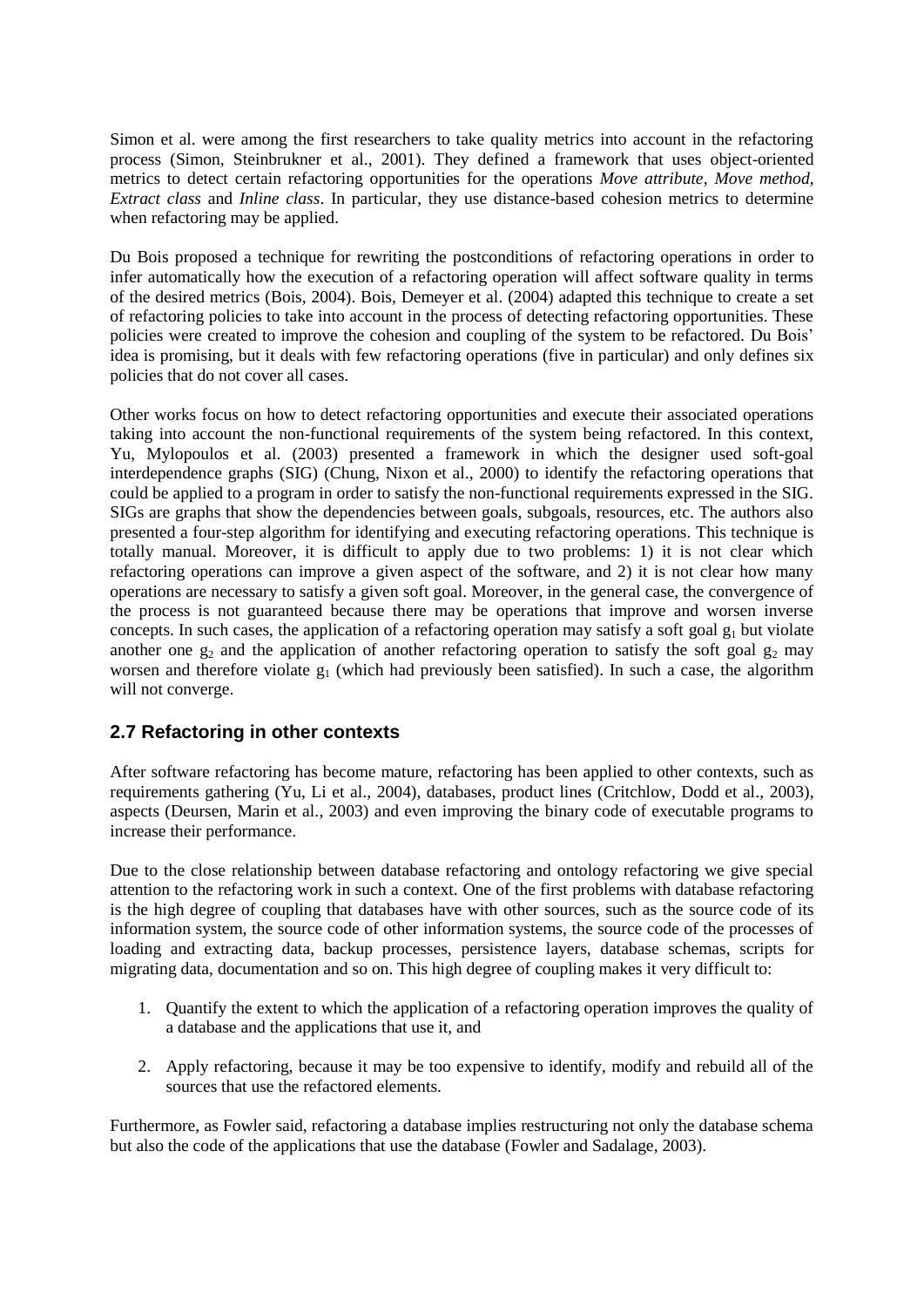Fowler and the company Pramod Sadalage carried out a preliminary study on database refactoring. The study examined the application of agile techniques in the creation of the database of an information system at Pramod. The study concluded that database refactoring affects more people than software refactoring and therefore good communication is required between all stakeholders involved in the project (programmers, analysts, database administrators, etc.) in order to refactor the database successfully. This time, the definition that Fowler presents of database refactoring is too ambiguous and informal. In particular, they defined a database refactoring operation as any operation that can be executed on a database. This definition includes additive, subtractive and neutral operations. This seems to contradict our conceptual view of database refactoring: a modification of a database that maintains its behavior (the intension of the database) and the semantics of the data (the extension of the database). Obviously, Fowler's (1999) definition of database refactoring does not satisfy this statement because not all additive and subtractive operations maintain the behavior and data semantics of a database.

Ambler studied database refactoring in greater detail (Ambler, 2003) and defined database refactoring more coherently<sup>8</sup>:

*Refactoring is the process of changing the database schema that improves its design while retaining both its behavioral and informational semantics.*

Ambler also defined a catalog of database refactoring operations divided into five categories:

- 1. *Structural refactorings*: Operations that modify the database structure.
- 2. *Architectural refactorings*: Operations that modify the database architecture.
- 3. *Data quality refactorings*: Operations that improve the quality of the data stored in the database. This improvement is made using codes, standard types or other means.
- 4. *Referential integrity refactorings*: Operations that modify how the referential integrity constraints of the database are validated.
- 5. *Performance refactorings*: Operations that improve the performance of the database.

Most of Ambler's refactoring operations are adaptations of the software operations, but he presents a very interesting set of new operations. However, we believe that some operations of the catalog should be revised because it is not clear whether they are information-preserving, as they may imply a change in the functionality or semantics of the data stored in the database. For example, the operation *Remove application specific constraint* deletes integrity constraints and is applied when a business rule associated with an integrity constraint contradicts any of the other applications that share the database.

# **2.8 Discussion**

In this section we have seen the most prominent research in refactoring operations during last years. From program restructuring to database refactoring passing thru schema evolution operations, refactoring operations and conceptual schema operations. As aforesaid, most of the operations presented in these technologies are the same but with different names and few variations. Even though this disparity of names, the creation of a software refactoring catalog has establishes a kind of de facto standard naming of operations that posterior refactoring techniques such as database and conceptual schema refactoring tried to follow. The only difference we can find in the operations of each of the presented technologies are the kind of artifact to be refactored and whether the operation is bidirectional or unidirectional. For example schema transformation operations are bidirectional and therefore a schema transformation operation can transform schema S1 to another schema S2 and undo the change by transforming schema S2 to schema S1. Refactoring operations, however, are unidirectional. Therefore, if an operation transforms schema S1 to S2 (*inline class* for example), then

 $\overline{a}$ 

<sup>&</sup>lt;sup>8</sup> [http://www.agiledata.org](http://www.agiledata.org/)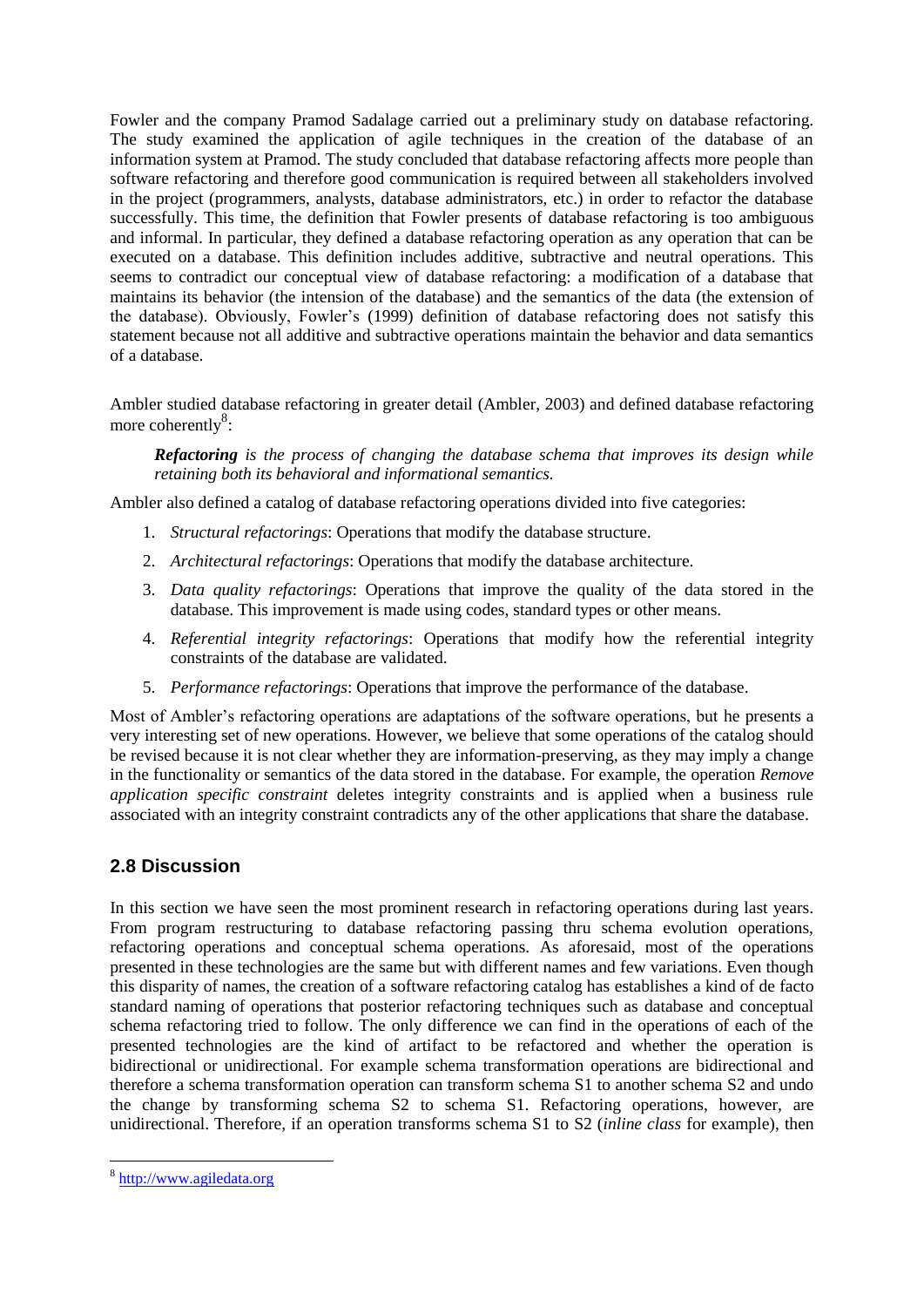in order to transform schema S2 to S1 we need to execute the inverse operation, which is the operation (*extract class*). We also have seen that the big challenge in refactoring is not to execute the refactoring operations but to identify their opportunities, that is what refactorings to apply and where.

Even though there have been some attempts to use refactoring in the context of ontologies (Ostrowski., 2008; Ondrej et al, 2008; Conesa, 2004), its application to ontologies is quite immature. The main problems we find in the application of the refactoring to onotologies are two: 1) it is not defined what refactoring means in the contexts of ontologies, and 2) it lacks of a catalog of refactoring operations similar to the ones create for software or databases. For example, in Protegé we can find several functionalities for refactor ontologies. For example, version 4 of Protégé allows execute 13 refactoring operations. Even though some of them can be seen as an adaptation of software refactoring the name conventions they have used are quite different, making very difficult to understand what is the exact meaning of a given refactoring operation even when the user has experience in the refactoring field.

Table 2 shows a brief comparison between the techniques presented in this section and shows, for each technique, the artifact to be refactored, whether there exists an agreed definition of its purpose, whether the operations are bidirectional and if there exists an agreed catalog of operations.

|                   | Refactored artifact | Agreed definition | Directionality of    | Existence of a |
|-------------------|---------------------|-------------------|----------------------|----------------|
|                   |                     |                   | application          | catalog of     |
|                   |                     |                   |                      | operations     |
| Program           | Programs            | Yes               | Unidirectional       |                |
| restructuring     |                     |                   |                      |                |
| Schema evolution  | Conceptual          | Yes               | <b>Bidirectional</b> | Several small  |
|                   | schemas (usually    |                   |                      | catalogs of    |
|                   | database and OO     |                   |                      | operations     |
|                   | schemas)            |                   |                      |                |
| Software          | Programs            | Yes               | Unidirectional       | Yes            |
| refactoring       |                     |                   |                      |                |
| Conceptual schema | Conceptual          | N <sub>0</sub>    | Unidirectional       | No             |
| refactoring       | Schemas (usually    |                   |                      |                |
|                   | UML schemas)        |                   |                      |                |
| Database          | Databases and       | Yes               | Unidirectional       | <b>Yes</b>     |
| refactoring       | related programs    |                   |                      |                |
| Ontology          | Ontologies          | N <sub>o</sub>    | Unidirectional       | N <sub>o</sub> |
| refactoring       |                     |                   |                      |                |

*Table 2: Summary of the main refactoring techniques dealt in the paper*

In conclusion, in order to easily apply refactoring to ontologies, a catalog that contains the refactoring operations applicable to conceptual schemas must be created. This catalog should be similar to the catalog of software refactoring<sup>9</sup>. Such a catalog should identify for each refactoring operation its preconditions (when refactoring can be applied to a given set of ontology concepts), the steps for executing the refactoring on ontologies (its effect) and its expected result (postconditions). Furthermore, we think a deeper study of conceptual schema refactoring is necessary to detect specific new smells of conceptual schema refactoring.

 $\overline{a}$ <sup>9</sup> <http://www.refactoring.com/catalog/index.html>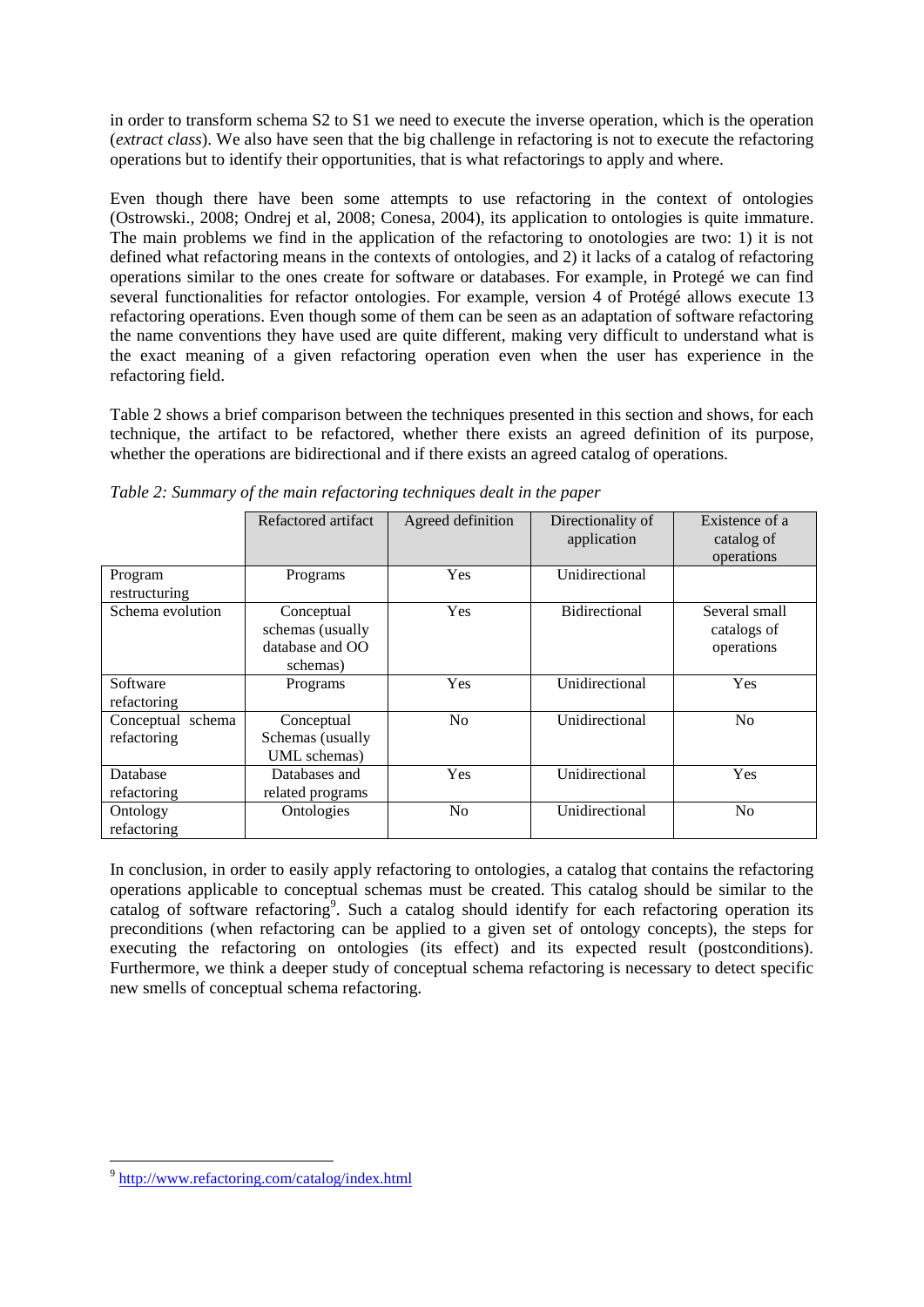# **3 ONTOLOGY REFACTORING**

Up to now, refactoring has been applied to a wide range of sources and artifacts: software, UML models, use cases, etc. Wikipedia<sup>10</sup> offers the refactoring definition that we feel best identifies its meaning regardless of the artifact to be refactored:

*Refactoring is the process of rewriting written material to improve its readability or structure, with the explicit purpose of keeping its meaning or behavior.*

All artifacts that have been refactored up to now follow a grammar and can therefore be expressed as a textual representation, making the above definition applicable in all cases. However, each artifact tends to have its own definition of refactoring that clearly specifies the meaning of *meaning* and *behavior* in its context. For example, software refactoring is defined as *the process of restructuring software to make it easier to understand and cheaper to modify without changing its observable behavior.* Since the purpose of all software systems is to offer a predetermined behavior – that is, always returning the same outputs for a given set of inputs – the correspondence between the two refactoring definitions is clear. In fact, this definition is a specialization of Wikipedia's definition, because it has the same meaning but clearly specifies the quality factors that a software refactoring operation should improve and the definition of *meaning* and *behavior* of the software.

In the database field, Ambler (2003) redefined refactoring as *the process of changing the database schema that improves its design while retaining both its behavioral and informational semantics.* This definition is not very precise, but like the previous one, it specifies the quality factors to be improved (the design) and the meaning and behavior of the database, defined as the informational semantics (the same information base is expressed) and the behavioral semantics (triggers, stored procedures, etc.).

Ontologies are neither programs nor databases. Therefore, their refactoring definition should be refined, as in the aforementioned cases. The abstraction level of an ontology is higher than that of a database schema or a program. Therefore, all quality factors related to a particular implementation of a conceptualization or the representation of a domain population are irrelevant to the quality of an ontology, because its goals are essentially semantic. Hence, we can define ontology refactoring as: *the process of restructuring ontologies to improve their readability or structure, while preserving their relevant knowledge.*

Ontologies are designed to satisfy a set of requirements. A change to an ontology preserves its relevant knowledge if the knowledge necessary to satisfy its requirements is not deleted in the process. In other words, a refactored ontology should be capable of inferring the same knowledge as the original ontology. Therefore, the purpose of ontology refactoring is not to change the associated conceptualization (*conceptual change*) (Thagard.P, 1992) but rather the way in which the associated conceptualization is represented (*representational change*).

One of the most difficult tasks in the execution of refactoring operations is modifying the source code that refers to the refactored elements. For example, if we execute the refactoring operation *Change method* (Fowler, 1999) to change the name of the method *GetPersons()* to *GetPeople()*, all references to the method *GetPersons()* in the source code must be identified and replaced with references to the method *GetPeople()*. This problem also occurs in ontology refactoring, even when the ontology does not define behavioral information, because ontologies may contain general integrity constraints for example some SWRL rules. These constraints may refer to any concept of the ontology. Therefore, after a concept is changed, all integrity constraints that refer to that concept must be modified to maintain the syntactic consistency of the ontology.

 $\overline{a}$ <sup>10</sup> <http://en.wikipedia.org/wiki/Refactor>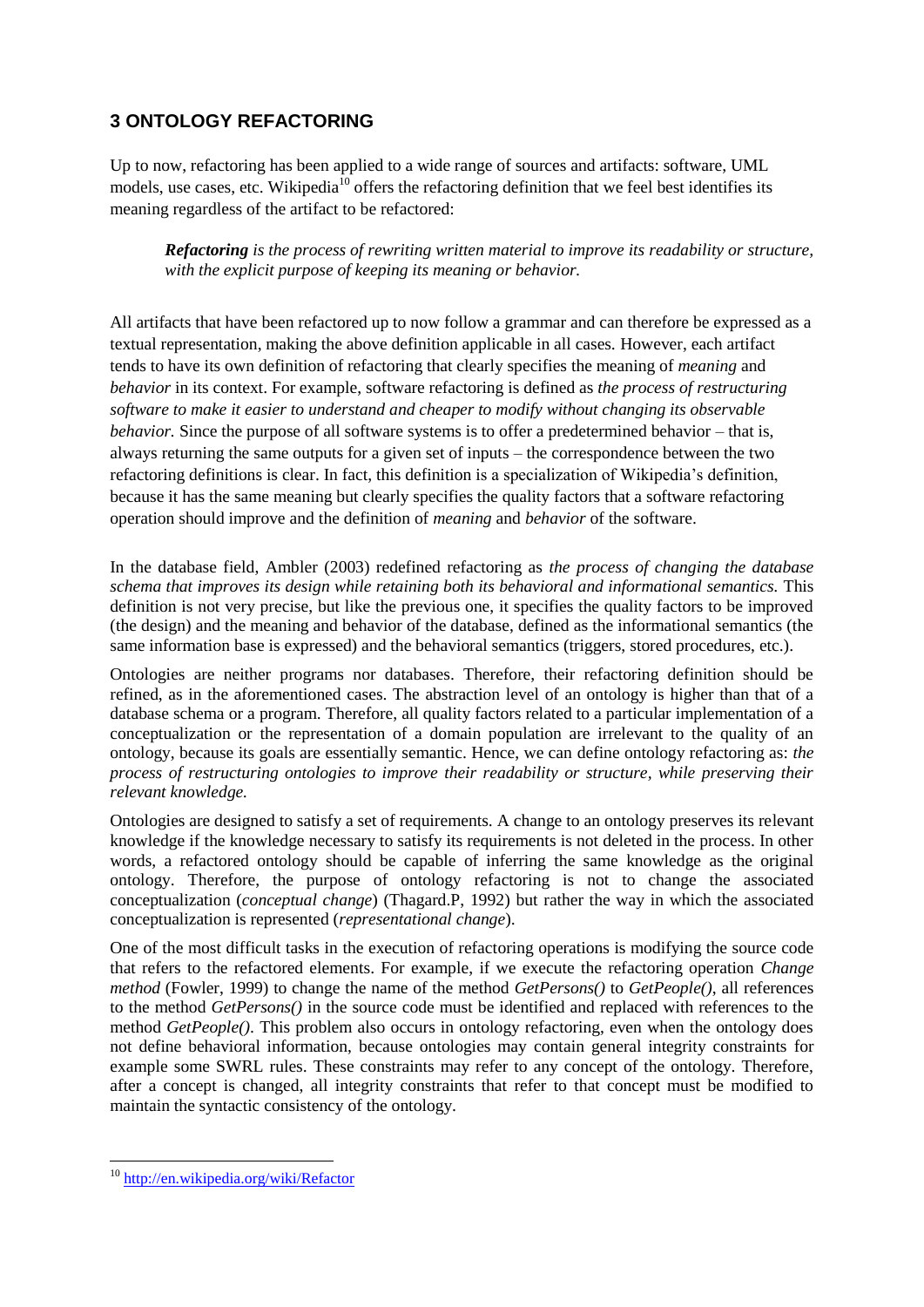Another problem in ontology refactoring is the fact that tests cannot be performed to check that the ontology's behavior has not been modified. Tests of this kind are necessary in software and database refactoring, but cannot be applied to ontologies because, as mentioned above, ontologies cannot be executed. However, a validation of some sort may be carried out on various ontology instantiations to check, after each execution of a refactoring operation, whether any instances have been lost as a consequence of the change. To perform this test, the refactoring operation must not change only the structure of the ontology but also its information base (instances of the ontology).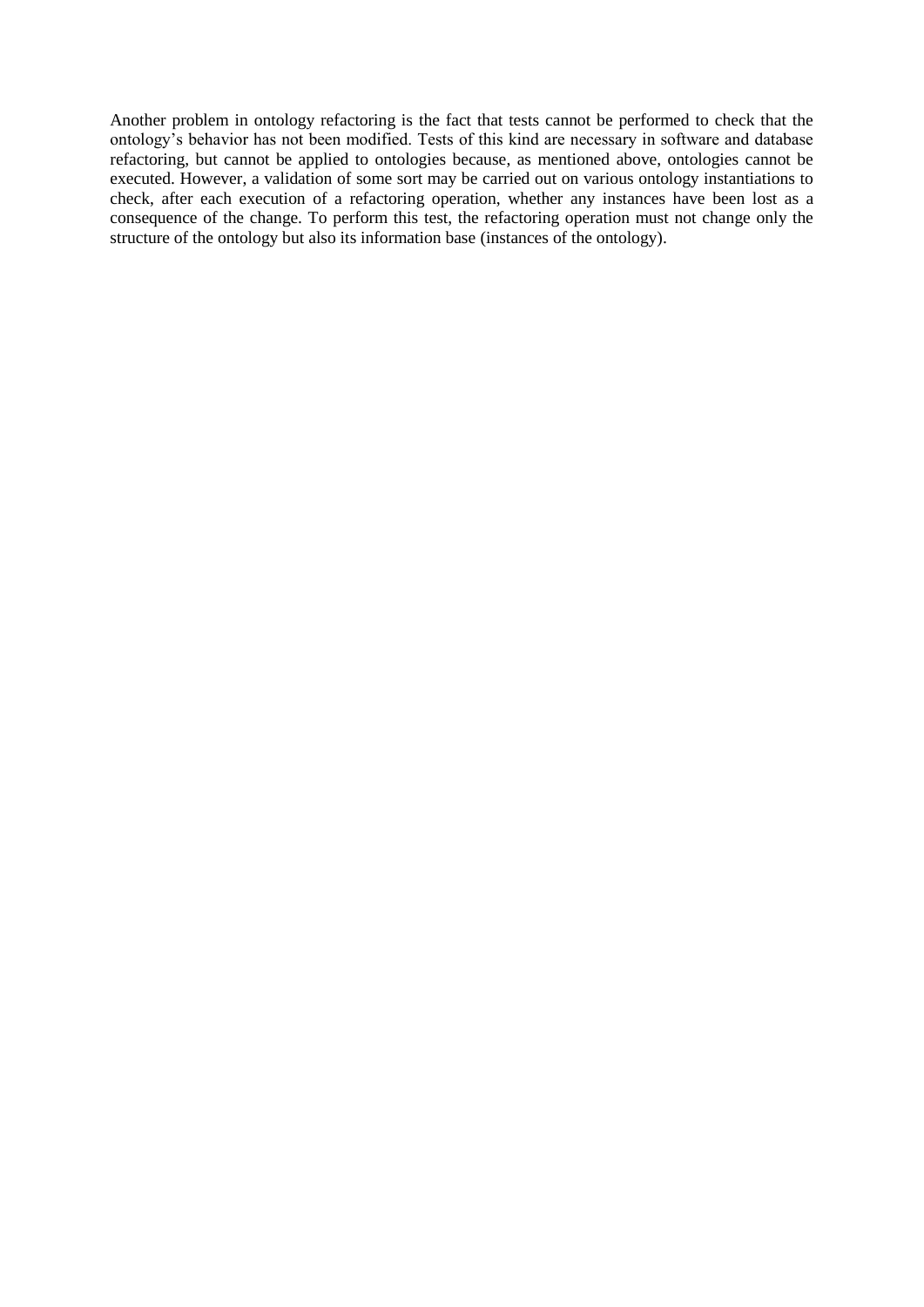

*Figure 1: The catalog of ontology refactoring operations*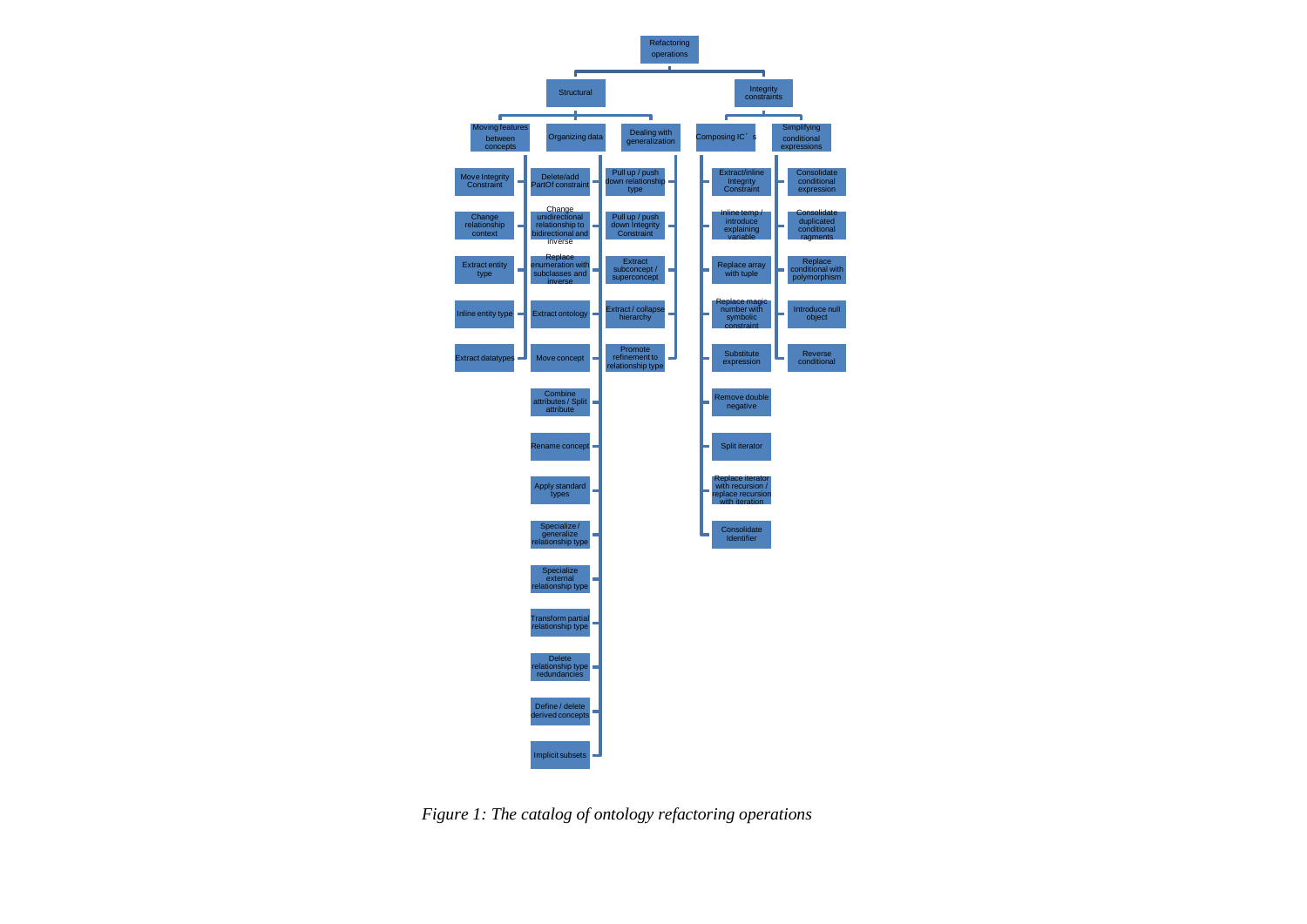# **4 A CATALOG OF ONTOLOGY REFACTORING OPERATIONS**

As mentioned above, some works have dealt with the application of refactoring operations to conceptual schemas and ontologies. However, an exhaustive catalog of refactoring operations applicable to ontologies has not yet been defined.

This section presents a catalog of refactoring operations applicable to ontologies adapted from the fields of software refactoring, database refactoring, OCL refactoring, schema transformation and program restructuring. This catalog presents the operations defined in these areas that can improve certain aspects of an ontology or conceptual schema while maintaining its semantics. In the particular case of software refactoring, some operations have been rejected because they focus on implementation and therefore do not make sense on the abstract level of an ontology.

At first glance, the proposed operations may seem too simple and specialized to cause any improvement. However, as Fowler (1999) mentioned in his book, refactoring steps tend to be small, but they can be combined in sequences to construct advanced refactoring operations that can satisfy more ambitious goals and use higher-level tactics.

Since Fowler's classification of software refactoring operations has become the standard de facto in software refactoring, we used the categories of Fowler's classification in the catalog of ontology refactoring operations with classification purpose. We have extended fowler classification by adding a new level in order to deal with the refactoring operations that deal with general integrity constraints. Figure 1 presents the taxonomy we use to classify refactoring operations. In particular, we group ontology refactoring operations in two main categories:

- Structural refactoring operations: These operations can refactor the structural elements of an ontology (concepts, relationship types, generalization relationships and instances and constraints embedded in the ontology language).
- Integrity constraint refactoring operations: These operations can refactor the dynamic elements of an ontology such as derivation rules written in SWRL or OCL and its general integrity constraints.

The first group of refactoring operations can be applied to any ontology, and the second group is only relevant in ontologies that contain general integrity constraints or operations. However, we have not considered the refactoring of operations because it has little practical application in today's ontologies.

We have kept certain refactoring operations even though the elements they deal with are theoretically not very relevant to ontologies because they belong to a lower abstraction level. Examples of such elements include directed relationship types and iterations. These operations have been kept because such elements exist in some current ontologies.

The catalog of software refactoring is currently the largest and best-documented refactoring catalog even created. Therefore, most of the refactoring operations in our catalog have been adapted from it. This catalog is the origin of all refactoring operations unless otherwise specified. When a single operation has been defined for more than one artifact, we use the definition that is closest to the operation's meaning in the context of ontologies.

# **4.1 Structural refactoring operations**

Structural refactoring operations are those which modify the structural concepts of the ontology – that is, its classes, its relationship types, its instances, and the integrity constraints that are embedded in the ontology language, such as the inheritance relationships that determine that a concept is a subtype of another concept, or the cardinality constraints of a relationship type.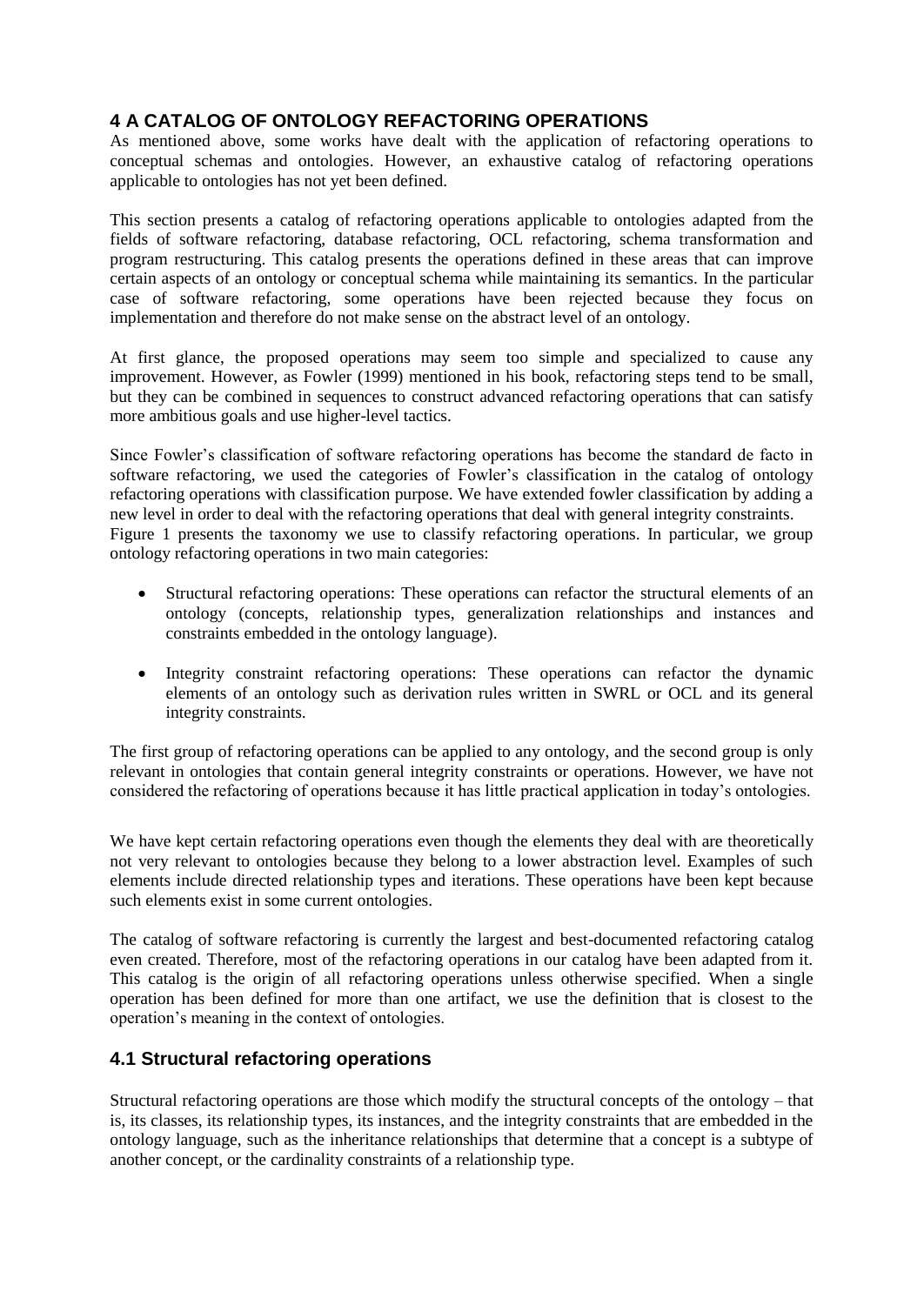The structural relationship refactoring operations are classified within three main categories according to their purpose:

- 1. Moving features between concepts: operations that change the context in which the properties of an ontology (relationship types and integrity constraints) are defined.
- 2. Organizing data: operations that change the ontology structure in order to make it easier to work with its data.
- 3. Dealing with generalization: operations used to change the taxonomy or move ontology properties (relationship types and integrity constraints) through the taxonomy of the ontology. Note that both classes and relationship types may have taxonomical structures in ontologies.

The operations of each category are explained in the following lines.

#### Moving features between concepts

*Move Integrity Constraint*: This operation moves an integrity constraint from one entity type to another. This is an adaptation of Fowler's *Move method* operation.

*Change relationship context*: This operation changes the type of one of the participants in a given relationship type. The old and new participants in the relationship type cannot be related with a generalization/specialization relationship. This operation is based on Fowler's *Move field* operation. In our approach, we see an attribute or field as a special case of a binary relationship type.

*Extract entity type*: This operation splits an entity type in two and distributes its content between the two new entity types. It is based on Fowler's *Extract class* operation.

*Inline entity type*: This is the inverse of the operation *Extract entity type*. It merges two entity types into one new entity type. It is based on Fowler's *Inline class* operation.

*Extract datatype*: This operation changes an entity type into a datatype. Although datatypes are a particular case of entity types, we created this operation because they have a prominent role in ontologies. In the ontologies that incorporate the concept of datatypes, such as in OWL, this operation converts a class in a datatype and changes all the relationship types that dealt with the class to attributes, or data properties in the case of OWL.

#### Organizing data

*Delete PartOf constraint*: This operation deletes a *PartOf* integrity constraint related to a given binary relationship type. In the particular case of UML ontologies, this operation replaces an aggregation with an association. It is based on Fowler's *Change value to reference* operation.

*Add PartOf constraint*: This is the inverse of the operation *Delete PartOf constraint*. It is based on Fowler's *Change reference to value* operation.

*Change unidirectional relationship type to bidirectional*: This operation changes the navigability of a relationship type from unidirectional to bidirectional. In the particular case of ontology languages that do not support bidirectional relationship types, like OWL, this operation creates a new relationship type between the same participants but with inverse direction and define it as the inverse of the original relationship type. It is based on Fowler's *Change unidirectional relationship type to bidirectional* operation.

*Change bidirectional association to unidirectional*: it is the inverse of the operation *Change unidirectional association to bidirectional* and based on Fowler's *Change bidirectional relationship type to unidirectional* operation.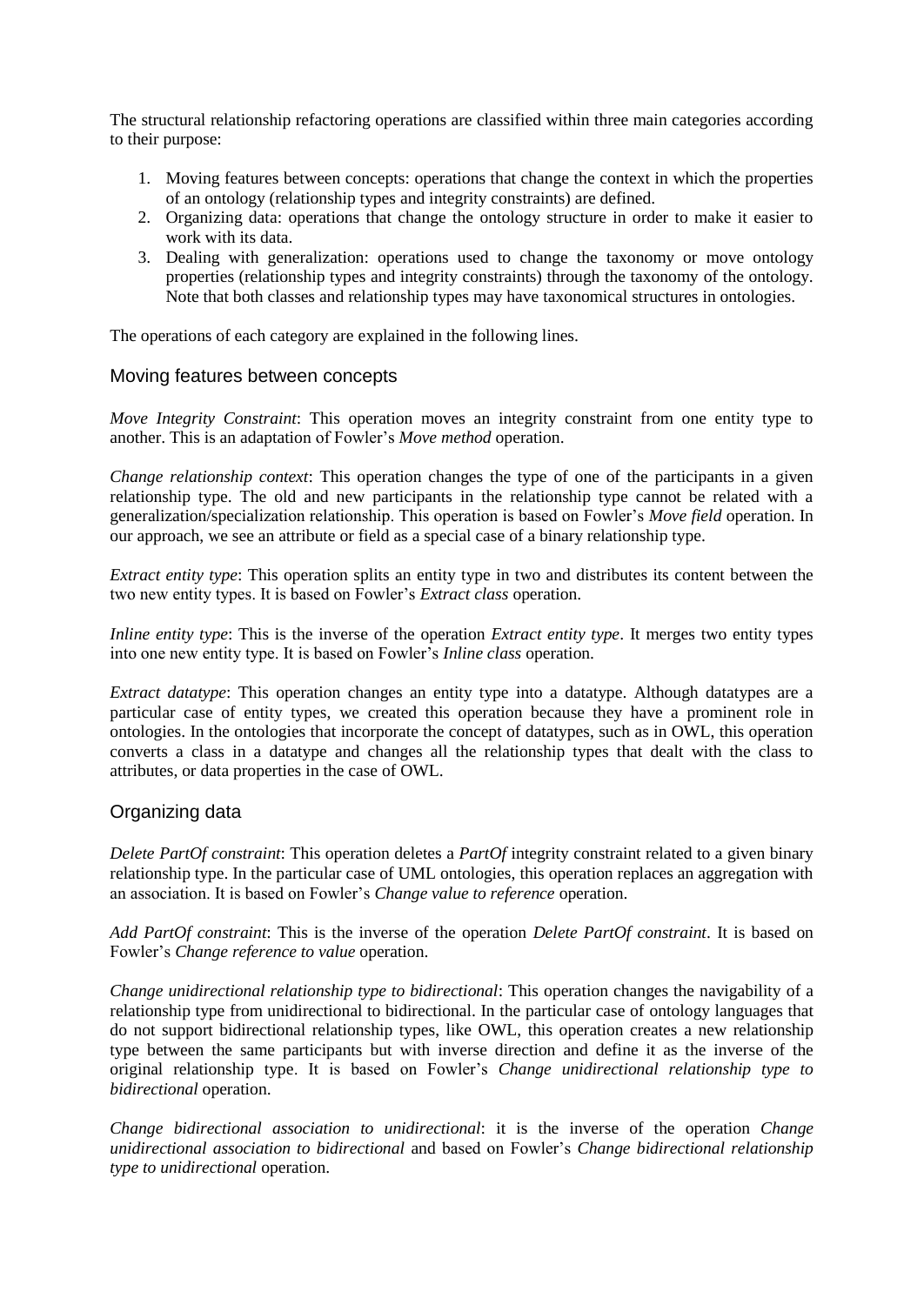*Replace enumeration with subclasses*: This operation replaces an enumeration attribute used to determine the type of the instances of a given entity type *E* with a set of subentity types of *E*. Each of the entity types created represents one of the possible values of the deleted attribute. This operation was adapted from the software refactoring operation called *replace type code with subclasses*.



*Figure 2: Example of the application of the refactoring operation Relationship type specialization.* 

*Replace subclass with an enumerated type*: This is the inverse of the previous operation. This operation replaces a set of subtypes of a common entity type *E* with a relationship type in *E* that represents the same information. An integrity constraint is created to restrict the number of possible values of the new relationship type; this number is equal to the number of deleted subtypes. This operation was adapted from the software refactoring operation *Replace subclass with fields*.

*Extract ontology*: Some ontology languages allow an ontology's knowledge to be grouped in small blocks based on its meaning, context or domain. For example, the OWL languages allow for defining small ontologies that can be reused in other context. Therefore, this operation splits a given ontology into two subontologies.

*Move concept*: This operation moves a concept that belongs to one ontology to another ontology.

*Combine attributes:* This operation merges several attributes into one. It was adapted from the database refactoring operation *Combine columns representing a single concept*. This operation is very useful when a designer creates relationship types too specific for the objectives of the ontology. For example, a designer may define phone numbers using three relationship types: one to identify the country, another to identify the city and finally the number without these two prefixes. Before the refactoring operation, three relationship type instances were needed to identify a phone number. For example, a phone number in Atlanta (USA) would be represented by 1, 404 and 1234567. After the refactoring operation, this phone number would be represented using only one relationship: 1404123456.

*Split attribute*: This is the inverse of the operation *Combine attributes*. It splits 1 attribute into *n*, with  $n>1$ . The types of the new attributes should be the same as the original or any of its subtypes. This operation is based on the database refactoring operation *Split column.*

*Rename concept*: This operation changes the name of a concept (an entity or relationship type) and it has been adapted from the database refactoring operations *Rename attribute* and *Rename table*  (Ambler, 2003).

*Apply standard types*: Sometimes, different attributes that represent the same (or similar) concepts have different types. For example, a phone number may be represented by a *String* and a cell phone number by an *Integer*. Obviously, the quality of the ontology is improved if represent all phone numbers in the same way. This refactoring operation solves this problem, changing the type of different attributes that represent similar things until all of them have the same types or share a common supertype. In this example, this refactoring operation would change the end of one relationship type from *Integer* to *String* and therefore all phone numbers of the ontology would be represented in the same way. This operation has been adapted from database refactoring.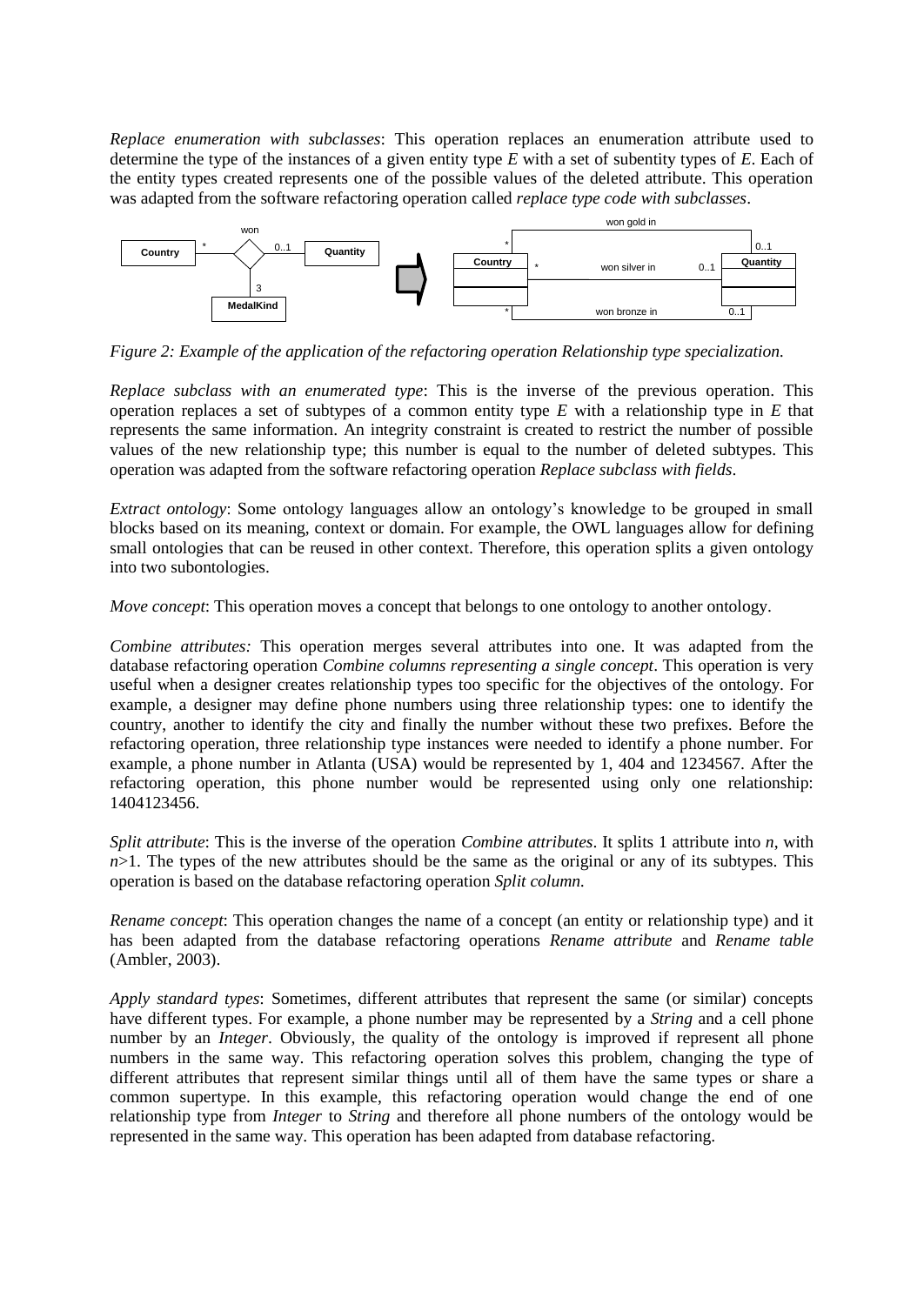*Relationship type specialization*: This operation change one *n*-ary relationship type for *m* (*n*-1)-ary more specific relationship types. This operation is particularly useful when one participant in a relationship type can only have a predefined set of values known prior to the conceptualization phase. In such a case, the *n*-ary relationship may be replaced with *m* relationship types, where *m* is the number of possible values of the participant. Figure 2 shows a fragment of an ontology that represents the number and kinds of medals each country has won in the Olympic Games. The entity type *Medal Kind* can only have three instances: *Gold, Silver* and *Bronze*. Hence, we can apply this refactoring operation to replace the ternary relationship type *Won* with three binary relationship types: one for each possible instance of the *Medal kind* entity type. The new relationship types are called *Won gold in, Won silver in* and *Won bronze in* and represent the number of medals each country won of a each type. This operation was adapted from Halpin's schema transformation operations (Halpin, 2001).

*Relationship type generalization*: This is the inverse of the previous operation (*Predicate specialization*). It replaces *m n*-ary relationship types with similar semantics with one relationship type with an arity of  $n+1$ . The new participant in the relationship type is used to identify the semantics (previous relationship type) used in each instance of the relationship type. This operation was adapted from Halpin's operation *Predicate specialization* (Halpin, 2001).

*External relationship specialization*: This operation makes more specific a given relationship type based on the values of another relationship type. To do this, the first relationship type absorbs the second one. This operation was adapted from the schema transformation field (Halpin, 2001).



Figure 3: Example of *Transforming Partial Relationship Type refactoring operation*.

*Transforming partial relationship type*: This operation changes a partial relationship type (with a minimum cardinality of 0) into a total one (with a minimum cardinality of 1). To do so, a new subtype that contains the instances that used to participate in the partial relationship type is created. Thereafter, the relationship type is redefined by pointing the new created subtype and changing the minimal cardinality to one. Figure 3 shows an example of application of this refactoring operation to the partial attribute *salary*. This operation was adapted from the schema transformation area, specifically from the operation *Transforming partial attributes* defined in Assenova and Johannesson (1996).

*Transforming partial relationship types that are total in union*: Sometimes, an integrity constraint can represent that the union of two partial relationship types is total, which means that for each instance of a partial participant there is at least one instance of these relationship types that relates it. In this case, this operation makes sense and replaces the two partial relationship types with one total relationship type. It also creates a new entity type defined as the union of the entity types that participated in the previous relationship types. This refactoring operation also deletes the integrity constraint that indicated the totality of the union of the two relationship types. For example, the relationship types *ResponsibleGC* and *ResponsibleUC* shown in Figure 4 are partial, but the integrity constraint defined in the figure states that their union is total because a *Head teacher* is responsible for a course. By applying this operation the entity type *Course* is created as the union of *UndergraduateCourse* and *GraduateCourse,* and the two partial relationship types are replaced with the total relationship types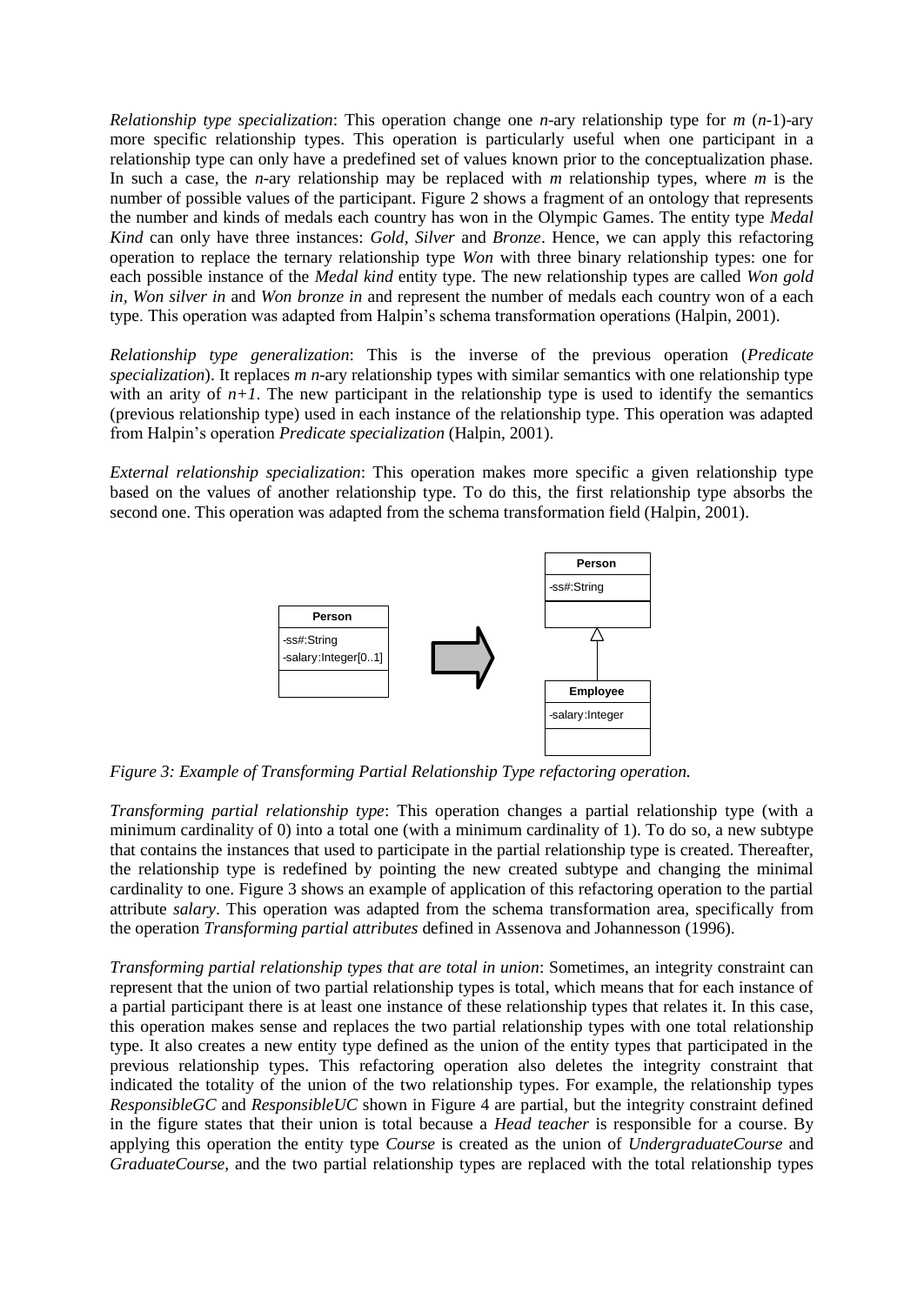

*ResponsibleFor*. This operation was adapted from Assenova and Johannesson's list of schema transformation operations (Assenova and Johannesson, 1996).

*Figure 4: Example of Transforming partial relationship types that are total in union refactoring operation.*



Figure 5: Example of *refactoring operation for deleting relationship types redundancy*.

*Deleting relationship types redundancy*: This operation, based on a schema evolution (Batini, Ceri et al., 1992), deletes redundant relationship types. To be redundant, two relationship types must share both the same participants and semantics. Therefore, this operation always requires designer intervention to determine whether the *n* relationship types, which are supposedly redundant, have the same semantics. For example, there are two paths between the entity types *Employee* and *Department* of Figure 5 with the following meanings: 1) the department where the employee works (*WorksIn*), and 2) the department the employee's manager directs (*DirectedBy->Heads*). If the employee's manager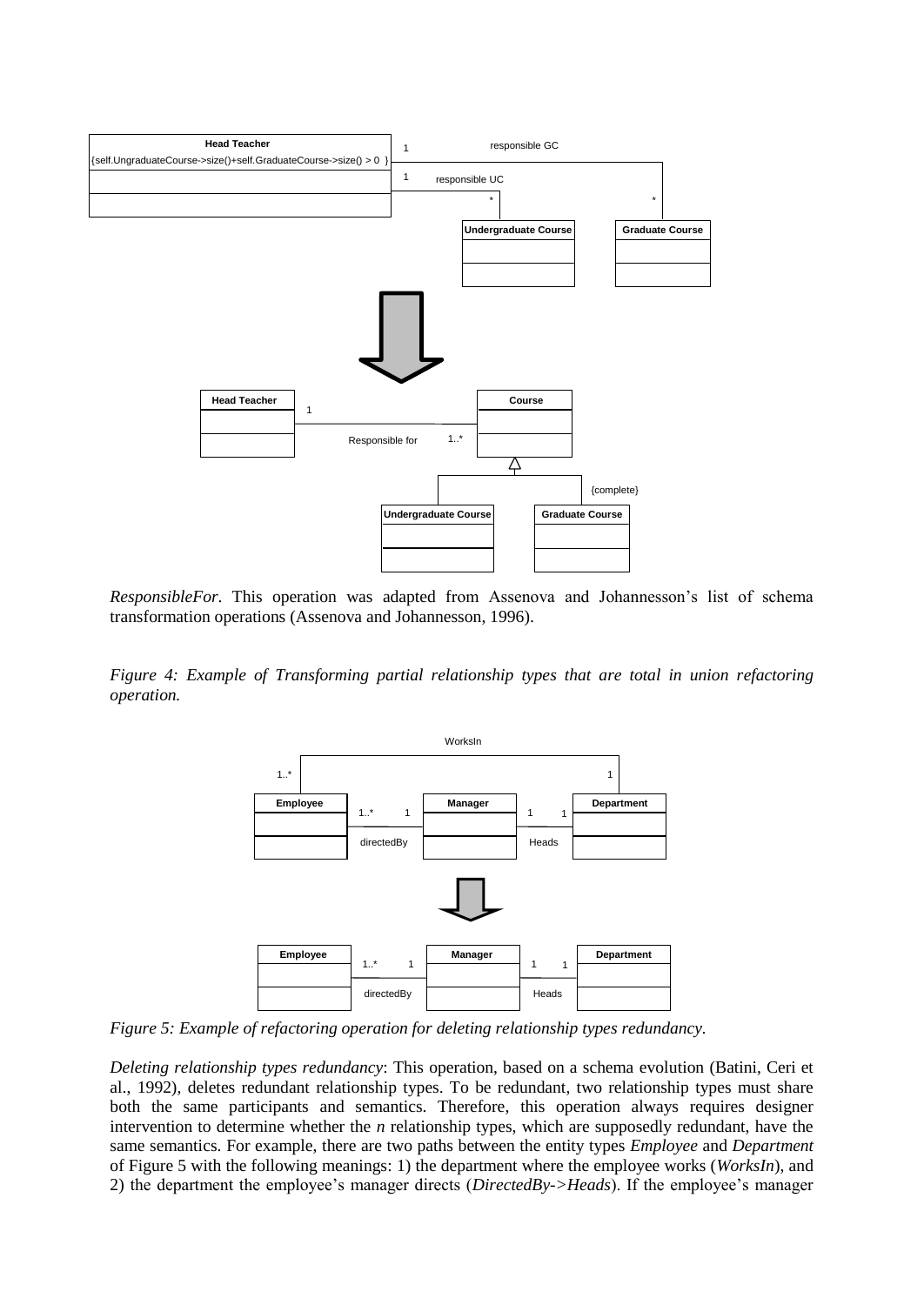works in the same department as all of his or her subordinates, then the two paths represent the same information and are therefore redundant. In such a case, we can apply this refactoring operation to delete the redundant relationship type *WorksIn*.

*Defining derived concepts*: This operation defines a new entity type or relationship type whose population is derived from the information base of the ontology. It can be applied, for example, to the relationship type *age* of an entity type *Animal* in order to state that the age of an animal is a derived relationship type obtained by subtracting the animal's birth date from today's date. This operation is based on the schema transformation operation *defining derived concepts* (Batini, Ceri et al., 1992).

*Deleting derived concepts*: This operation deletes a derived concept (entity type or relationship type). This is possible when derived concept is redundant in a conceptual schema. If it is not relevant, then its elimination does not imply any loss of ontology semantics.

*Implicit subsets*: This operation deletes redundant generalization paths. It was adapted from the schema transformation operations of Batini, Ceri et al. (1992).

#### Dealing with generalization

*Pull up relationship type*: Conceptually speaking, this operation replaces one participant in a relationship type with its supertype. This operation is based on the software refactoring operation *Pull up property end*, but it needs to be modified completely in order to adapt it to ontologies and take into account the possible integrity constraints that can affect it: disjointness and completeness of classes.

*Push down relationship type*: This operation replaces one participant in a relationship type with the subtypes of that participant. It is the inverse of the operation *Generalize relationship* and is based on the software refactoring operation *Push down property end*.

*Pull up IC*: Conceptually speaking, this operation replaces the context of a relationship type with the supertype of that context.

*Push down IC*: This operation replaces the context of a relationship type with the subtype of that context. This operation, which we created, is the inverse of the integrity constraint *Pull up IC*.

*Extract subconcept*: This operation creates a new concept as a subtype of an existing one and moves some of the existing concept's properties to the new one. This operation is based on the software refactoring operation of the same name.

*Extract superconcept*: The operation creates a new concept as a supertype of an existing one and moves some of the existing concept's properties to the new one. It is the inverse of the operation *Extract subconcept* and has its origins in the software refactoring operation *Extract superconcept*.

*Collapse hierarchy*: This operation collapses one concept (entity type or relationship type) with its subtypes. The new concept contains the semantics of the two collapsed elements. There are two versions of this operation: *Collapse hierarchy up* and *Collapse hierarchy down*. In the "up" version, the supertype absorbs the subtypes and therefore the new concept takes the name of the supertype. In the "down" version is the subtype the one that keeps its name. This operation is based on the software refactoring operation *Collapse hierarchy*.

*Extract hierarchy*: This operation splits a concept into several concepts related by generalization relationships and spreads the properties of the original concept to the new concepts. It is the inverse of the operation *Collapse hierarchy* and has its origin in the software refactoring operation of the same name.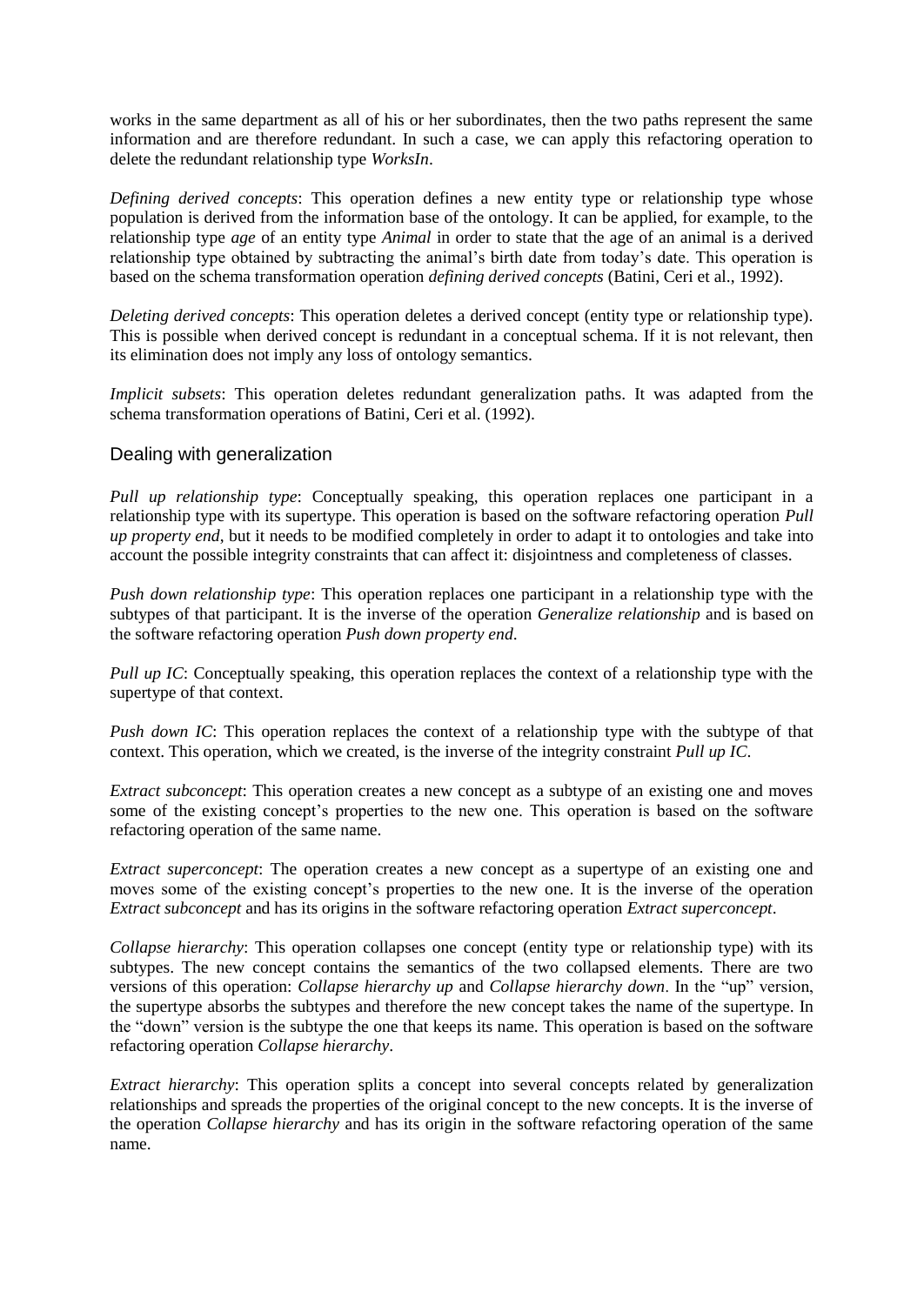*Promote refinement to relationship type*: The relationship types defined in an ontology tend to be used, with some restrictions, by the subtypes of the entity types where they are defined. In such cases, a relationship type may be redefined using either a predefined construction of the ontology or a general integrity constraint. When a relationship type is only used by the elements where it is redefined or their subtypes, then it and its redefinition can be replaced with another relationship type that uses as participants the entity types where the relationship type was redefined and takes into account the integrity constraints added in the redefinition. We created this operation from scratch because it is highly applicable in large and general ontologies.

# **4.2 Integrity constraint refactoring operations**

The operations in this category can be used to restructure the contents of general integrity constraints. We call general integrity constraints to integrity constraints which cannot be represented directly with the ontology language and needs to use a new language to express them, such as the OCL language in the case of UML ontologies. These operations are useless when the ontology being refactored does not allow general integrity constraints, as in the case of an ontology that only uses OWL language.

The integrity constraint refactoring operations are classified within two main categories according to their purpose:

- 1. Composing integrity constraints: operations that improve the quality of integrity constraints.
- 2. Simplifying integrity constraints: operations that simplify the conditions and expressions used within integrity constraints.

The operations presented in this section are generic enough refactor general integrity constraints written in either imperative or declarative languages. Next two subsections enumerate and describe briefly the refactoring operations.

#### Composing integrity constraints

*Extract IC*: This operation splits one integrity constraint in two and spreads its code to the two created constraints. This operation is based on the characteristics of the software operation *Extract method*.

*Inline IC*: This operation merges two integrity constraints into one. It is the inverse of the operation *Extract IC.* It is based in the software refactoring operation *Inline method*.

*Inline temp*: This operation replaces a temporal variable used in an integrity constraint with the expression that defines its value. This operation is very useful when the temporal variable is used infrequently. It was adapted from the software refactoring operation of the same name.

*Introduce explaining variable*: This operation assigns a variable the result of an expression used in an integrity constraint and replaces the expression with a reference to the new variable wherever it occurs. This operation improves maintainability when the same expression is used several times in an integrity constraint. It is the inverse of the operation *Inline temp* and is based on the software refactoring operation *Introduce explaining variable*.

*Replace array with tuple*: This operation replaces an array used in the body of an integrity constraint with a tuple. The new tuple will have one field for each row of the array. We included this operation in our catalog because some of the languages for representing general integrity constraints may support tuples and arrays. It is an adaptation of the software operation *Replace array with object*.

*Replace magic number with symbolic constant*: This operation replaces a number used in an integrity constraint with a constant of the same value. It was adapted from the software operation of the same name.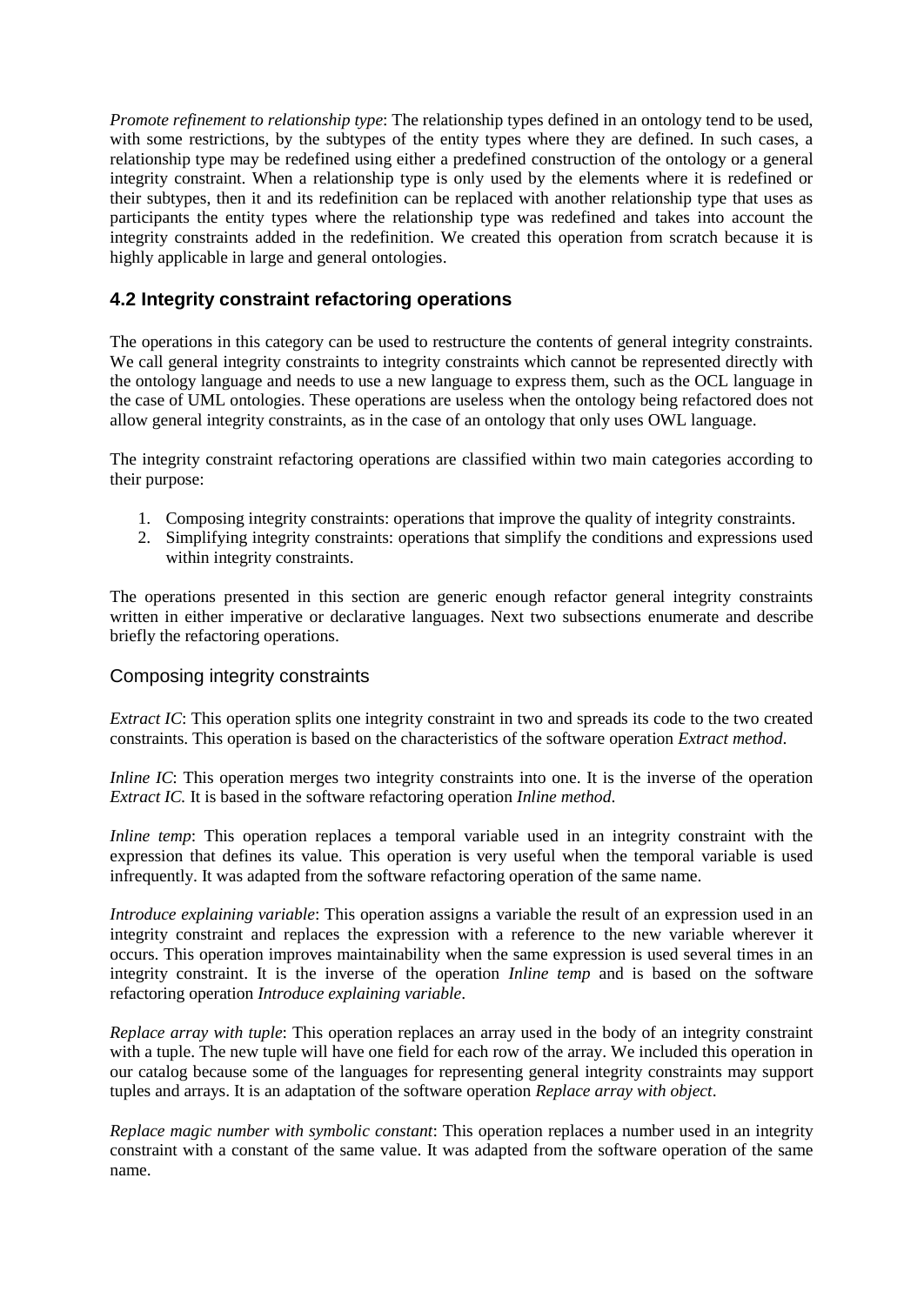*Substitute expression*: This operation replaces an expression of an integrity constraint with another expression with the same meaning. It is an adaptation of the software refactoring operation *Substitute algorithm*.

*Remove double negative*: Using the *DeMorgan* rule, this operation replaces a double negation with an affirmation, for example replacing *if(Not NotFound)* for *if(Found)*. This operation was adapted from the software refactoring operation of the same name.

*Split iterator*: This operation separates one iteration in  $n(n>1)$ , where each of the *n* new iterators performs a different activity. We decided to include in the catalog some operations that deal with iterators because they are often used in the languages that represent general integrity constraints. This operation is based on the software refactoring operation *Split Loop*.

*Replace iteration with recursion*: This operation replaces an iteration structure with its equivalent recursive call. It was adapted from the software refactoring operation of the same name.

*Replace recursion with iteration*: This operation replaces a recursive call structure with its equivalent iteration structure. It is the inverse of the operation *Replace iteration with recursion*.

*Consolidate identifier*: This operation can be applied when two or more expressions use different identifiers to refer to the same concept. It forces all expressions to access the instances of a concept in the same way, which means using the same identifier. This operation is based on the database refactoring operation *Consolidate key strategy* (Ambler, 2003).

#### Simplifying conditional expressions

*Consolidate conditional expression*: This operation combines *n* conditionals defined within an integrity constraint in a single conditional. It was adapted from the software refactoring operation of the same name.

*Consolidate duplicate conditional fragments*: This operation extracts the parts of a conditional structure that are repeated in all of its branches. It was adapted from the software refactoring operation of the same name.

*Replace conditional with polymorphism*: In some cases, a conditional states restrictions that depend on the type of the individual. This operation distributes these restrictions through the taxonomy using the inheritance as the template design pattern (Gamma, Helm et al., 1995). In particular, this operation distributes the conditional through the subtypes of the context entity type of the integrity constraint where it is defined. Thus, for each subtype, the conditions that its instances should satisfy are defined. This operation was adapted from the software refactoring operation of the same name.

*Introduce null object*: This operation creates a new subtype of a given entity type *E*. This subtype represents the instances of *E* with undefined information, that is, the instances that have no value for a given relationship type. This operation is very useful for deleting conditional constraints such as "*if (something=null) then ...*" It was adapted from the software refactoring operation of the same name.

*Reverse conditional*: This operation modifies a conditional to make it more comprehensible. It negates the entire conditional and therefore the condition and the *then* and *else* branches.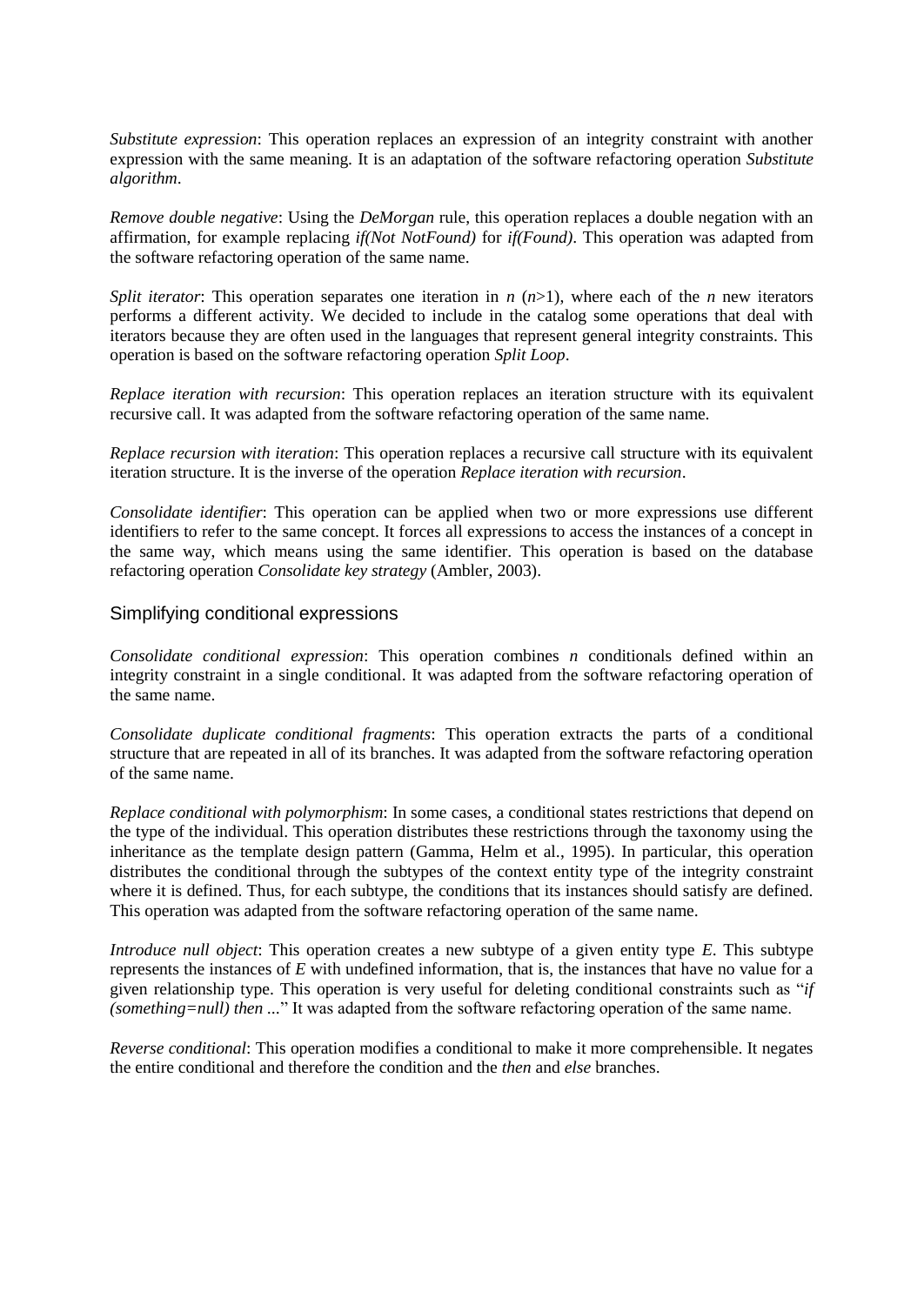# **5 CONCLUSIONS**

Over the last two decades refactoring operations have been applied effectively to software. Ontology has also applied successfully in some cases to other artifacts such as databases and UML models. There have been some attempts to apply refactoring to ontologies, but with little success. The main problems in applying refactoring to ontologies are that it is not clear what refactor an ontology means, and we need a catalog of refactoring operations similar to the ones create for software or databases.

In this chapter we studied the refactoring work of other fields in combination with other techniques such as program slicing or schema transformation. The lessons learnt of this study has been used to define what ontology refactoring is and to present a catalog of ontology refactoring operations, which reuse the operations presented in other fields (software refactoring, database refactoring, model refactoring and schema transformation) that are suitable to refactor ontologies. Therefore, the main contributions of this chapter are clarification of the meaning of ontology refactoring and the creation of a catalog that contains ontology refactoring operations. The catalog has been created following the classification and naming conventions of previous refactoring catalogs to make the catalog easier to use and understand the catalog.

The presented work provides a firs step in the formalization of ontology refactoring, but more work needs to be done in that direction. In particular, we believe that the coherent next step would be to define formally the operations of the presented catalog and implement them in the most prominent ontology tools, such as Protégé. In addition, the identification of ontology refactoring opportunities needs also to be addressed in order to identify in what cases some refactoring operations can be applied to automatically improve ontologies.

# **ACKNOWLEDGEMENT**

This work has been partly supported by the Spanish Ministry MICINN (TIN2008-00444) and the European Union (FP7-ICT-2009-5-257639).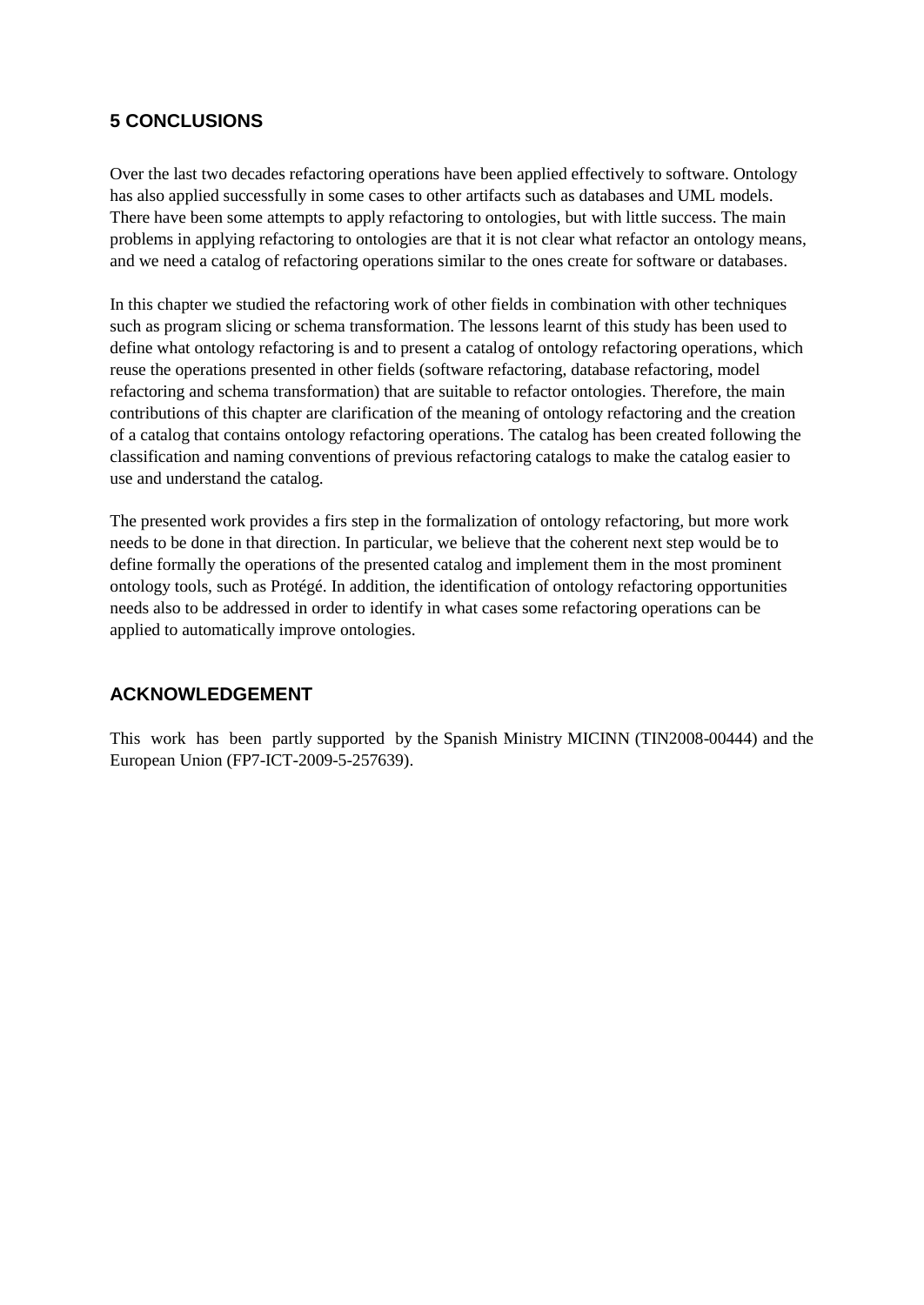#### **REFERENCES**

- Ambler, S. (2003). Agile Database Techniques : Effective Strategies for the Agile Software Developer, Wiley.
- Ambler, S. W. (2002). Agile Modelling: Effective Practices for EXtreme Programming and the Unified Process, John Wiley & Sons Inc.
- Assenova, P. and P. Johannesson (1996). Improving quality in Conceptual modelling by the use of schema transformations. 15th International Conference on Conceptual Modeling.
- Astels, D. (2002). Refactoring With UML. Conference on eXtreme Programming and Agile Processes in Software Engineering XP2002**:** 67--70.
- Batini, C., S. Ceri, et al. (1992). Conceptual Database Design: An Entity-Relationship Approach, Benjamin/Cummings.
- Beck, K. (1999). Extreme Programming Explained, Addison-Wesley Pub Co.
- Bergstein, P. L. (1991). Object-preserving class transformations. Conference proceedings on Object-oriented programming systems, languages, and applications. Phoenix, Arizona, United States, ACM Press**:** 299-313.
- Bois, B. D. (2004). Opportunities and challenges in deriving metric impacts from refactoring postconditions. Proceedings WOOR'04 (ECOOP'04 Workshop on Object-Oriented Re-engineering). S. Demeyer, S. Ducasse and K. Mens. Antwerpen, Belgium.
- Bois, B. D., S. Demeyer, et al. (2004). Refactoring improving coupling and cohesion of existing code. In Proceedings WCRE'04 (Working Conference on Reverse Engineering). Victoria, Canada, IEEE Press**:** 144-151.
- Bottoni, P., F. Parisi-Presicce, et al. (2002). Coordinated Distributed Diagram Transformation for Software Evolution. Proc. of the Workshop on 'Software Evolution Through Transformations'(SET'02). R. Heckel, T. Mens and M. Wermelinger, Electronic Notes in Theoretical Computer Science (ENTCS). **72**.
- Casais, E. (1989). Reorganizaing an object system. Object Oriented Development. D. Tsichritzis. Geneve**:** 161-189.
- Conesa J. (2004): Ontology-Driven Information Systems: Pruning and Refactoring of Ontologies. Doctoral Symposium of the seventh international conference on the Unified Modeling language. http://wwwctp.di.fct.unl.pt/UML2004/DocSym/JordiConesaUML2004DocSym.pdf
- Conesa J. (2008): Pruning and refactoring ontologies in the development of conceptual schemas of information systems. PhD Thesis. Technical University of Catalonia.
- Correa, A. and C. Werner (2004). Applying Refactoring Techniques to UML/OCL Models. Proceedings of International Conference of UML. Lisbon, Portugal**:**  173-187.
- Critchlow, M., K. Dodd, et al. (2003). Refactoring Product Line Architectures. Proceedings of the First International Workshop on REFactoring, Achievements, Challenges, Effects (REFACE). Victoria, Canada.
- Chung, L., B. A. Nixon, et al. (2000). Non-functional requirements in software engineering, Kluwer Academic Publishers.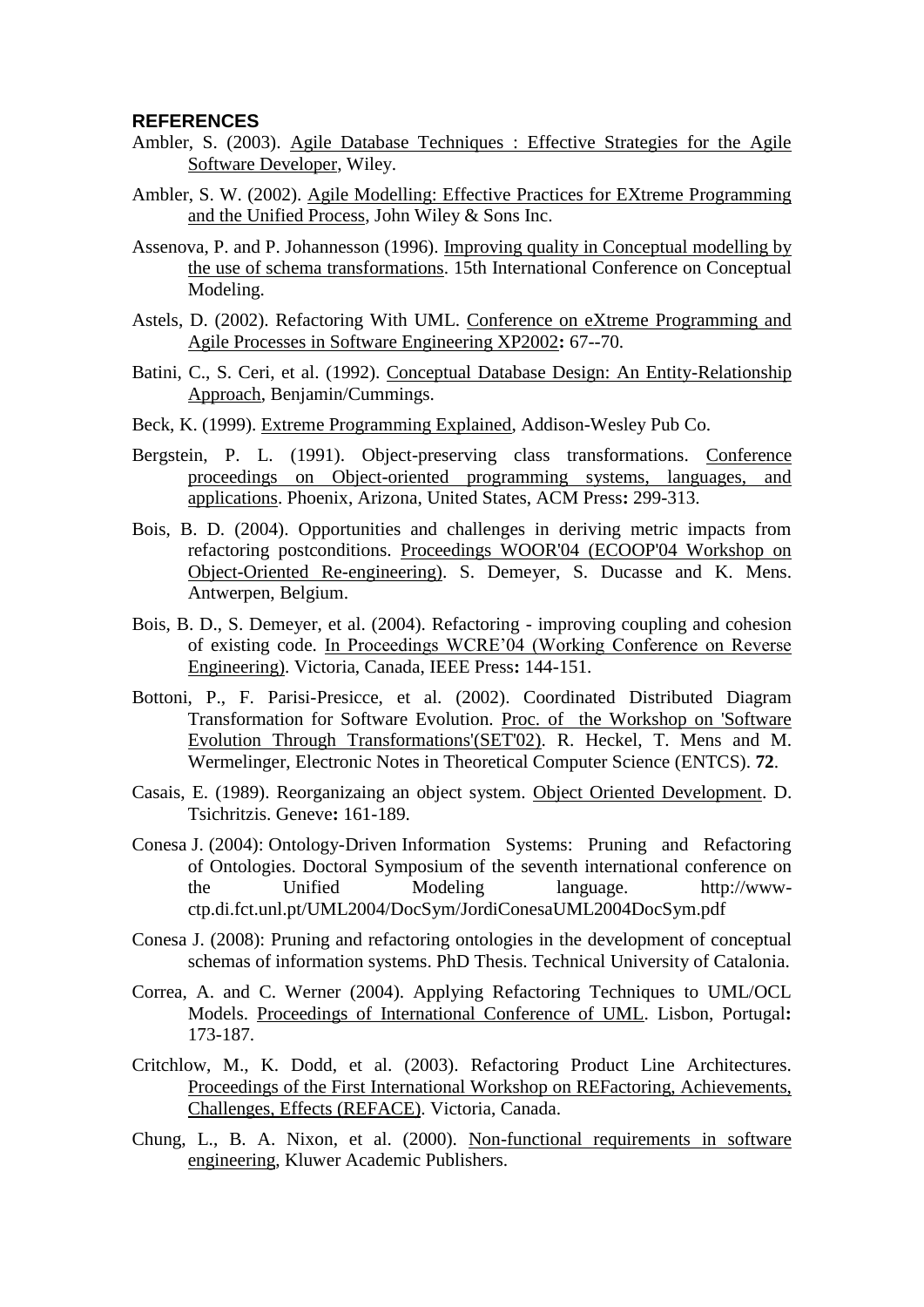- Deursen, A. v., M. Marin, et al. (2003). Aspect mining and refactoring. Proceedings of the First International Workshop on REFactoring: Achievements, Challenges, Effects (REFACE03). Victoria, Canada.
- Ducasse, S. e., M. Rieger, et al. (1999). A Language Independent Approach for Detecting Duplicated Code. Proceedings {ICSM}'99 (International Conference on Software Maintenance). H. Yang and L. White, IEEE**:** 109--118.
- Ducasse, S. e., M. Rieger, et al. (1999). Tool Support for Refactoring Duplicated OO Code. ECOOP'99, Springer. **1743:** 177 - 178.
- Eetvelde, N. V. and D. Janssens (2004). A Hierarchical Program Representation for Refactoring. Electronic Notes in Theoretical Computer Science. **82**.
- Eick, C. F. (1991). A Methodology for the Design and Transformation of Conceptual Schemas. Very Large Data Bases, Barcelona.
- Ernst, M. D., J. Cockrell, et al. (2001). "Dynamically discovering likely program invariants to support program evolution." IEEE Transactions on Software Engineering **27**(2): 1-25.
- Fowler, M. (1999). Refactoring: Improving the Design of Existing Code, Addison-Wesley.
- Fowler, M. and P. Sadalage. (2003, January, 2003). "Evolutionary Database Design." from<http://www.martinfowler.com/articles/evodb.html>
- Gamma, E., R. Helm, et al. (1995). Design Patterns: Elements of Reusable Object-Oriented Software, Addison-Wesley.
- Gorp, P. V., H. Stenten, et al. (2003). Towards Automating Source-Consistent UML Refactorings. UML, 2003, Springer. **2863:** 144 - 158.
- Grant, S. and J. R. Cordy (2003). An Interactive Interface for Refactoring Using Source Transformation. Proceedings of the Fist International Workshop on Refactoring: Achievements, Challenges and Effects (REFACE'03). Victoria, Canada**:** 30-33.
- Gray, J. G. (2002). Aspect-Oriented Domain-Specific Modeling: A Generative Approach Using a Meta-weaver Framework. Department of Electrical Engineering and Computer Science. Nashville, Vanderbilt University.
- Griswold, W. G., M. I. Chen, et al. (1998). "Tool Support for Planning the Restructuring of Data Abstractions in Large Systems." IEEE Transactions on Software Engineering **24**(7): 534-558.
- Griswold, W. G. and D. Notkin (1993). "Automated assistance for program restructuring." ACM Transactions on Software Engineering and Methodology **2**(3): 228-269.
- Halpin, T. (1996). Conceptual schema and relational database design, Prentice-Hall, Inc.
- Halpin, T. (2001). Information Modeling and Relational: From conceptual analisys to logical design, Morgan Kaufman.
- Halpin, T. A. and H. A. Proper (1995). Database Schema Transformation & Optimization. International Conference on Conceptual Modeling, LNCS.
- Hofstede, A. H. M. t., H. A. Proper, et al. "A note on Schema equivalence."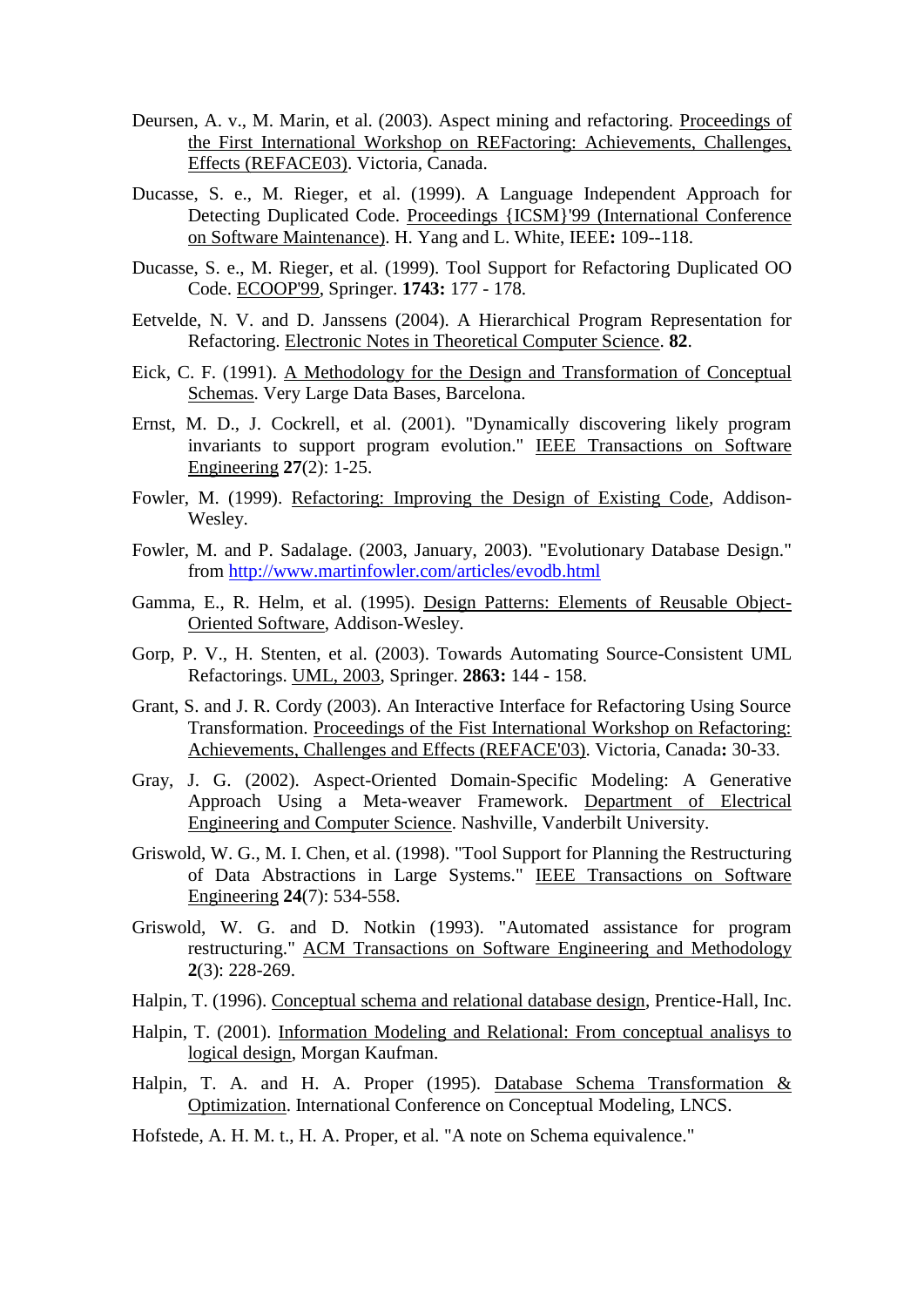- Judson, S. R., D. L. Carver, et al. (2003). "A Metamodeling Approach to Model Refactoring."
- Kataoka, Y., M. D. Ernst, et al. (2001). Automated Support for Program Refactoring Using Invariants. ICSM**:** 736-743.
- Kleppe, A., J. Warmer, et al. (2003). MDA Explained. The Model Driven Architecture: Practice and Promise, Addison-Wesley.
- Koru, A. G., L. Ma, et al. (2003). Utilizing Operational Profile in Refactoring Large Scale Legacy Systems. Proceedings of the First International Workshop on REFactoring: Achievements, Challenges, Effects (REFACE). Victoria, Canada.
- Marko Boger, T. S. and P. Fragemann (2002). Refactoring Browser for UML. Objects, Components, Architectures, Services, and Applications for a NetworkedWorld: International Conference NetObjectDays, NODe, 2002**:** 77--81.
- Mens, K. and T. Tourwe (2004). "Delving source code with formal concept analysis." Computer Languages, systems & structures.
- Mens, T. (2004). "A Survey of Software Refactoring." IEEE Transactions on Software Engineering **30**(2): 126-139.
- Moore, I. (1996). Automatic Inheritance Hierarchy Restructuring and Method Refactoring. Proceedings of the 11th ACM SIGPLAN conference on Objectoriented programming, systems, languages, and applications. San Jose, California, United States**:** 235 - 250.
- OMG. (2003). "OMG Revised Submission, UML 2.0 OCL."
- Opdyke, W. F. (1992). Refactoring Object-Oriented Frameworks. Ph.D. Thesis., University of Illinois.
- Ostrowski D. A. (2008): Ontology Refactoring. Second IEEE International Conference on Semantic Computing (ICSC, 2008): 476-479.
- Ondrej Sváb-Zamazal, Vojtech Svátek, Christian Meilicke, Heiner Stuckenschmidt (2008): Testing the Impact of Pattern-based Ontology Refactoring on Ontology Matching Results. 3rd International Workshop on Ontology Matching.
- Philipps, J. and B. Rumpe (2001). Roots of Refactoring. Tenth OOPSLA Workshop on Behavioral Semantics. Tampa Bay, Florida, USA.
- Porres, I. (2002). A toolkit for manipulating UML models, TUCS Turku Centre for Computer Science.
- Porres, I. (2003). Model Refactorings as Rule-Based Update Transformations. UML, 2003, Springer**:** 159 - 174.
- Proper, H. A. and T. A. Halpin (2004). Conceptual Schema Optimisation Database Optimisation before sliding down the Waterfall, Department of Computer Science - University of Queensland**:** 34.
- Roberts, D., J. Brant, et al. (1997). A refactoring tool for Smalltalk. Theory and Practice of Object Systems. **3 Number 4**.
- Roberts, D. B. (1999). Practical Analysis For Refactoring Ph.D. thesis., University of Illinois.